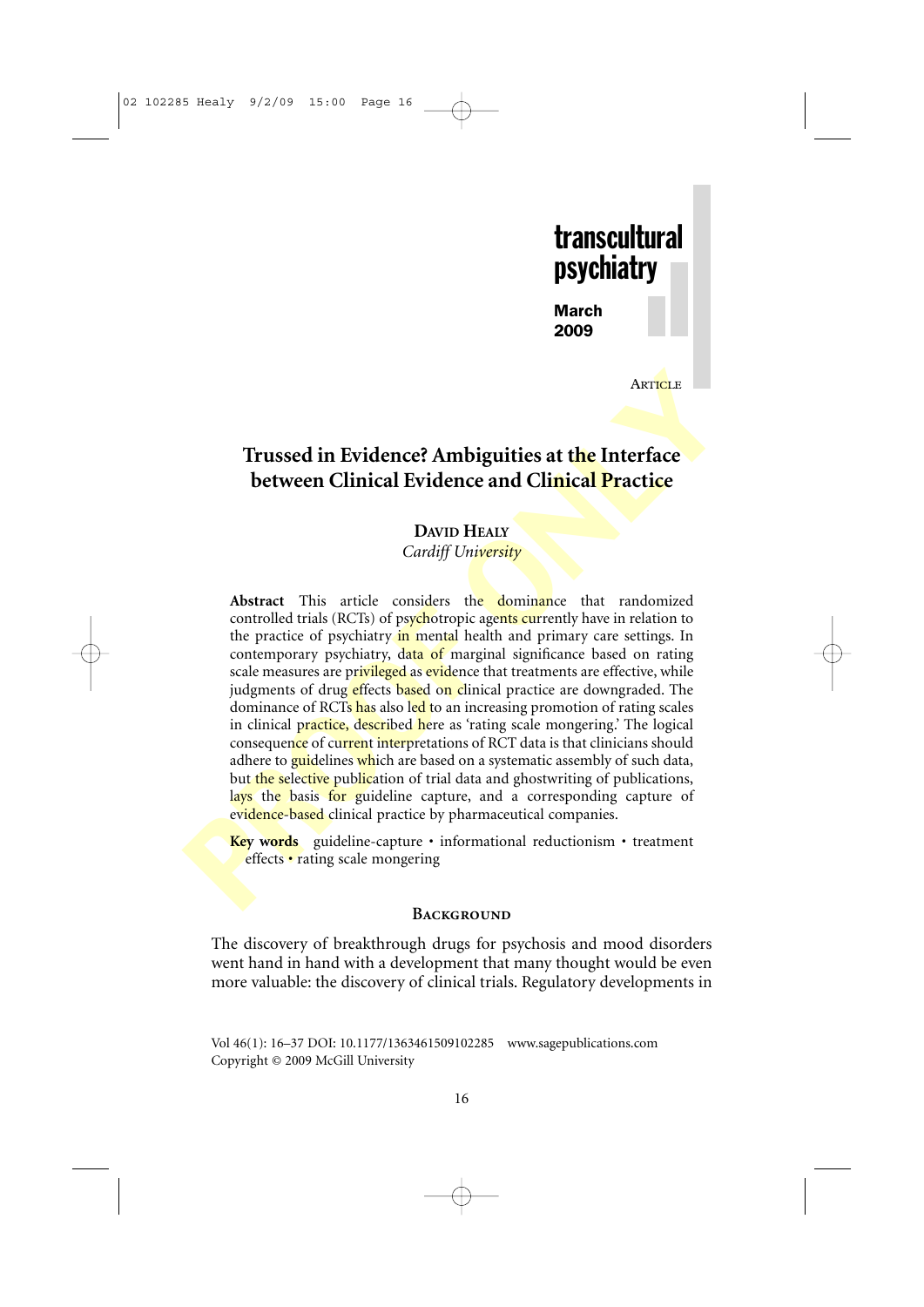the 1960s forced pharmaceutical companies to prove that their drugs worked by adopting clinical trials. Companies would peddle no more snake oil; everything licensed would have been proven to work.

The new drugs and trials entered a medical world in which clinical judgments were based on medical experience and were not readily questioned. The primary care or private practitioner rarely read medical journals, was slow to prescribe the latest drug, unless like penicillin it was clearly lifesaving, but knew the patient and his family and community. If a new drug for 'nerves' was prescribed, and the patient came back with an unusual side effect, treatment was stopped on the basis of the physician's common sense; there was no evidence base to consult. There was also significant variation in medical care. For example, some clinicians prescribed antibiotics for ulcers, on the basis that while this treatment did not appear in the books, patients receiving it did not return, and the alternative was major surgery (Marshall, 2002). Such variations in care are now seen as problematic.

solvo the passine the mass that would be half the mass that we can all the passine saving, but knew the patient and his family and community. If a new drug<br>for 'nerves' was prescribed, and the patient came back with an unu Today's clinician is brought up in an evidence-based world, reads the latest journals, adheres to guidelines, and typically prescribes the newest drugs. These clinicians have been trained to communicate, and to detect depression, social phobia, obsessive-compulsive disorder, generalized anxiety disorder, panic disorder or post-traumatic stress disorders, rather than to manage 'nerves.' When clinicians now prescribe the latest psychotropic drug it may be with reassurances about correcting chemical imbalances. If a patient wonders whether a new problem could be linked to treatment, the clinician will consult a computer to access what is known from controlled trials about this problem. If there is no record of this drug causing this **problem, the patient will be told this, and probably advised** to persist with treatment.

The new world of clinical trials produced benefits by transforming patients into informed consumers. Prior to the advent of clinical trials, there was no counterweight to medical opinion. While clinical trials have put evidence into the public domain where doctors can access it, they have also enabled patients to question the authority of their doctors. The status of physicians' authority has been tempered, so that they are now viewed as experts who know more about the data than the patient, and who ideally use this knowledge to guide their patients, but are constrained by the fact that the patient had some basis to contest issues.

While the evidence base of medicine clearly benefited from these developments, there is nevertheless a growing sense of crisis in healthcare. While many factors may contribute to this sense of crisis, as Porter argues in his 1996 book on the use of measurement in social disputes, the social response to uncertainty is increasingly a turn to the pursuit of measurable objectivity rather than to professional discretion. In medicine, such a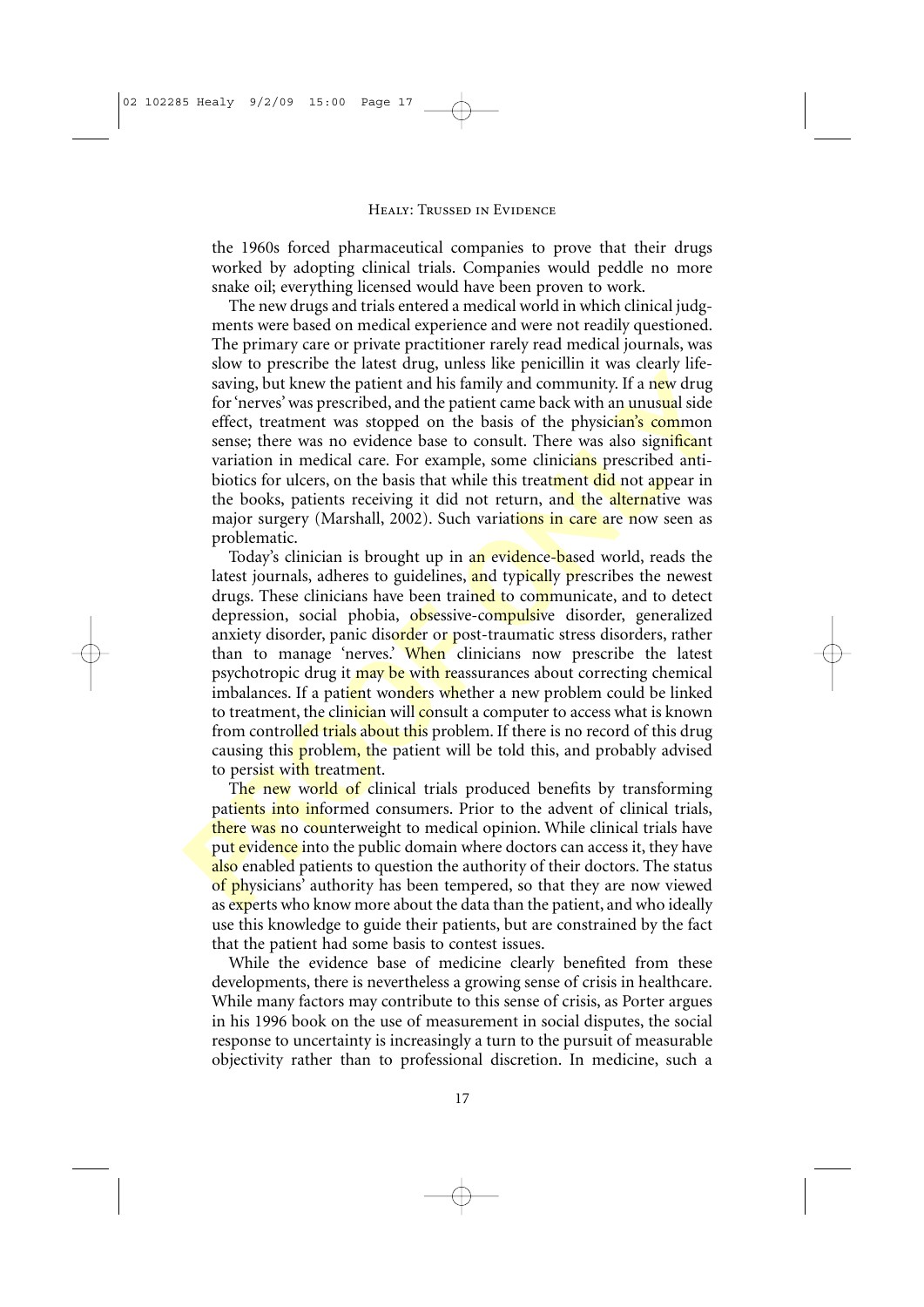dynamic appears to underpin many pleas for an evidence-based clinical practice, if necessary, a practice constrained within guidelines, and an increasing advocacy of the use of rating scales in clinical practice.

However, clinical trial data are increasingly linked to pharmaceutical companies and this data appears shot through with problems stemming from the non-reporting of trials or ghostwriting of those that are published. As this article will indicate, because of these ambiguities, it is not inconceivable that an ever-closer adherence to what may appear to the best evidence could lead to a deterioration in the health of patients.

### **Follow the Evidence**

published: The surface will number of people who finds and the stational of the best evidence could lead to a deterioration in the health of patients.<br>
Follow THE EVIDENCE<br>
Follow THE EVIDENCE<br>
Follow THE EVIDENCE<br>
FOLLOW It is now widely assumed that randomized controlled trials (RCTs) provide evidence for whether a treatment works. But far from being a method to prove that treatments worked, RCTs were initially designed to weed out treatments that did not work. For treatments that unquestionably do work, such as penicillin for tertiary syphilis or bacterial endocarditis, RCTs are not needed. However, when the **outcome of** a set of trials makes it neither possible to say that this agent does nothing nor that it works (in the sense of restoring a significant number of people who take it to full health), we are in much less certain waters than is generally realized.

Several meta-analyses of antidepressant trials (Kirsch, Moore, Scoboria, & Nicholls, 2002; Kirsch & Sapirstein, 1998; Stone & Jones, 2006) suggest that roughly 50% of patients entering published antidepressant trials have a response as measured on a rating scale like the Hamilton Rating Scale for Depression as compared with 40% of those who are given the placebo. The difference between the active drug and placebo is represented in Figure 1.

A difference between active drug and placebo that is statistically significant is taken to indicate that the drug 'works.' Regulators approve such drugs, drug companies market them as effective, and clinicians prescribe them. But if the trials are sufficiently large, even a minor difference of one or two rating scale points can be made statistically significant. As a result of this, a drug, which is a little bit sedating or tranquilizing, will show up as 'working for depression' if the rating scale includes sleep or anxiety items.

On this basis it would be possible to prove nicotine, benzodiazepines, anti-histamines, methylphenidate, or other treatments for ADHD, and most of the antipsychotics, and a number of anticonvulsants, to be 'antidepressants.' Indeed, many of these diverse agents have RCT evidence of benefit in depression (see Robertson & Trimble, 1982).

The key difference between this diverse group of drugs and the drugs that came to be thought of as antidepressants is that the 'antidepressants'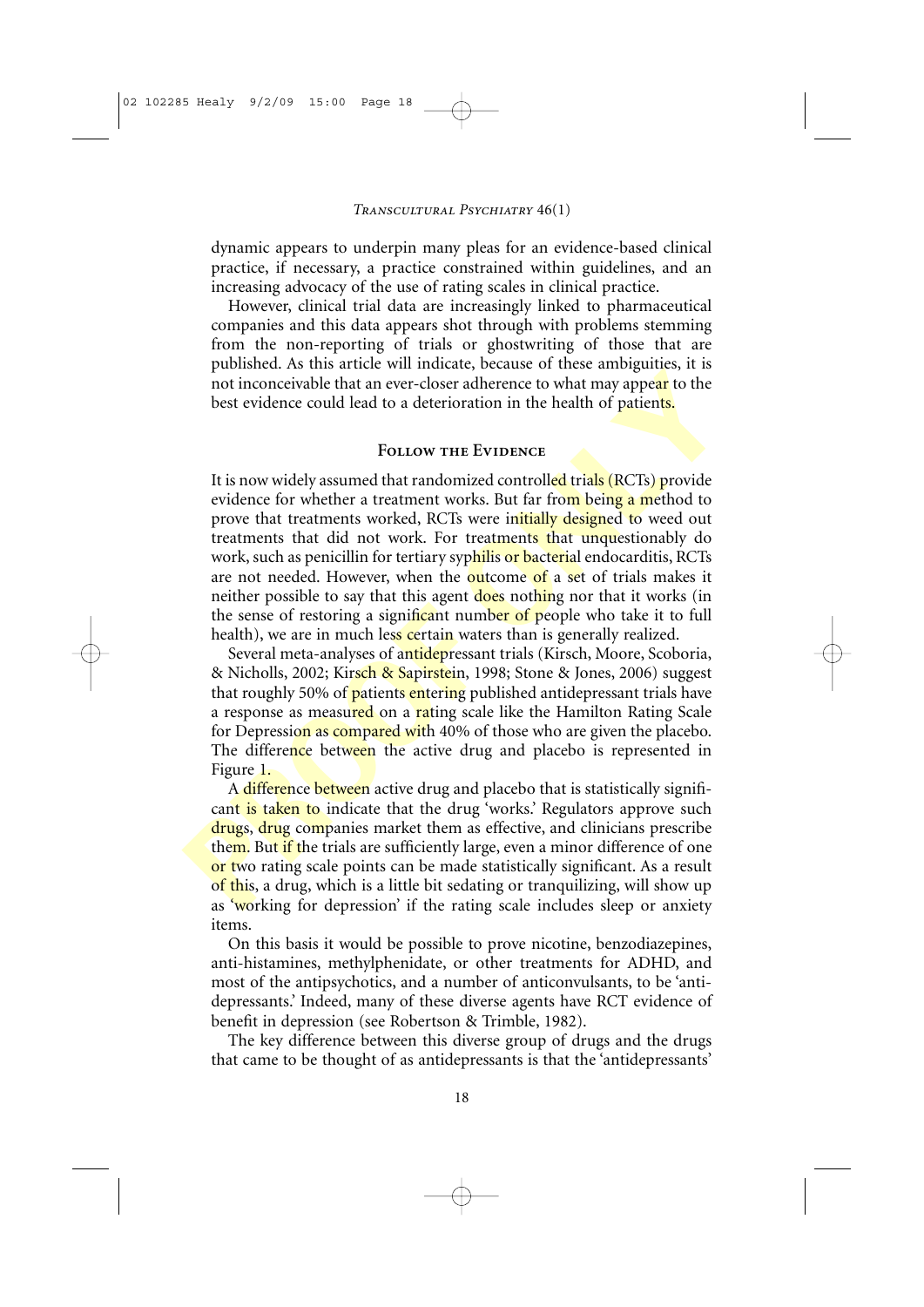

**Figure 1** The difference between the **active** drug and placebo. *Source*: The data for this figure stem from the FDA's review of antidepressants drugs (Stone & Jones, 2006).

the antihistamines were unpatentable for this purpose, and other agents such as the antipsychotics and anticonvulsants were targeted for other markets. In contrast, the 'antidepressants' were heavily marketed as treatments for depression, although they had little more than these other drugs to recommend them for primary care nervous problems, and in the process they replaced other treatments (Healy, 2004).

Such a claim sits uneasily with the supposed chemical imbalance that antidepressants fix. No one claims that nicotine, methylphenidate, benzodiazepines or antipsychotics fix this imbalance. While this claim may have helped generate the perception that RCTs provide evidence that 'antidepressants' work' for 'depression' rather than evidence that these drugs do something, there is little more than marketing myth to this chemical imbalance (Healy, 1997).

# **A Cautionary Tale**

The ambiguous meaning of the word 'works' in this context is brought out by one of the first controlled trials in medicine, which compared reserpine to placebo in a group of anxious depressives (Davies & Shepherd, 1955). Reserpine worked, in the sense that it caused improvements on rating scales that were greater to a statistically significant degree than did placebo, and it did so to the same extent that fluoxetine later did. Reserpine was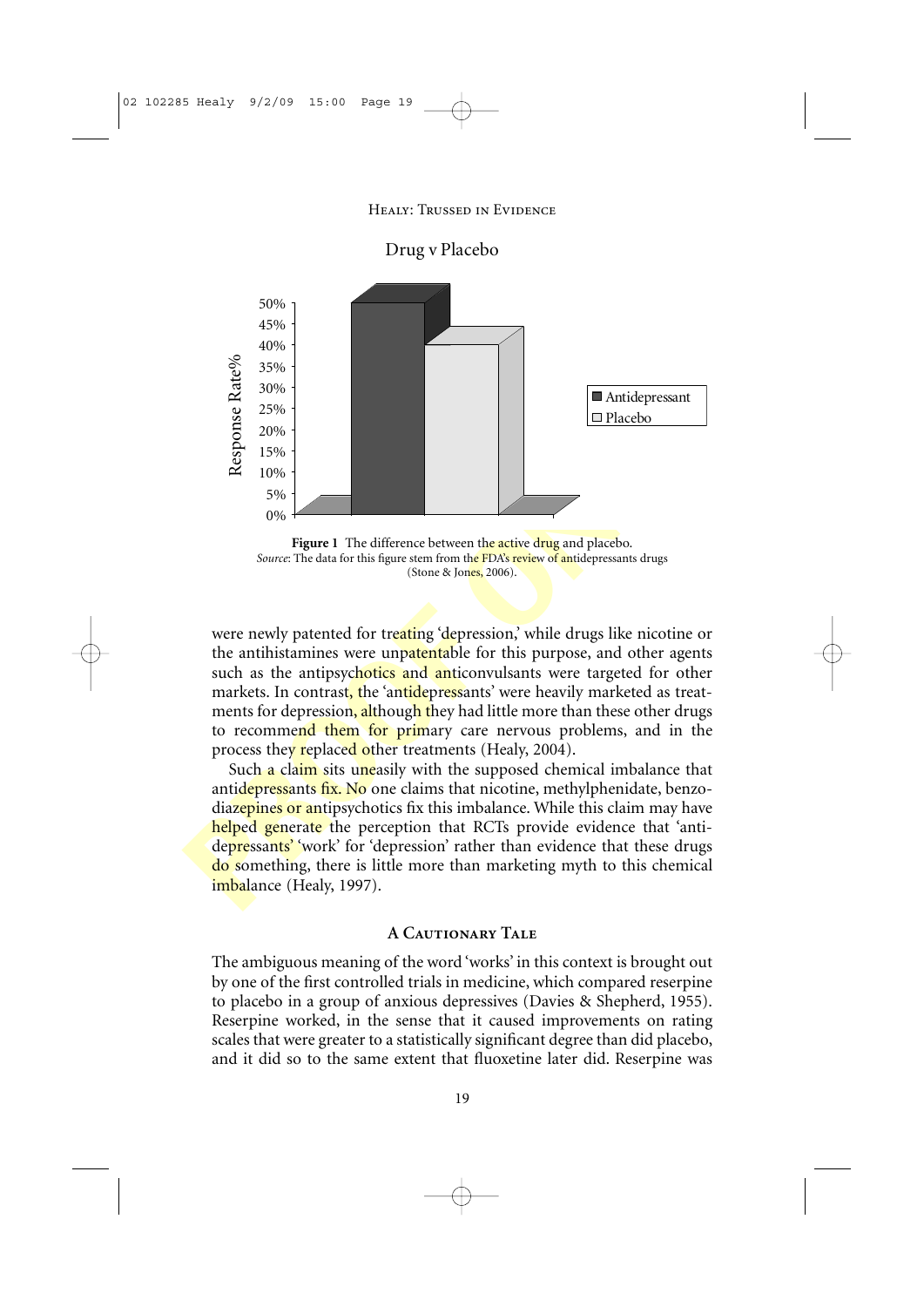not penicillin, but it was something more than snake oil. However, Shepherd's trial of reserpine, published in the *Lancet*, had almost no impact. His later view as to why the message sank without trace was that medicine was still dominated by physicians who believed the evidence of their own eyes or received their information from clinical articles describing cases in detail – 'anecdotes' (Shepherd, 1998).

The basas of jast stant tutative user-principality and the descriptions, instead of containing and triggered suicides. Reserpine was also used to treat hypertension, and when treated with it, many hypertensive patients fel On the basis of just such detailed descriptions, instead of becoming an antidepressant, reserpine became viewed as a drug that caused depression and triggered suicides. Reserpine was also used to treat hypertension, and when treated with it, many hypertensive patients felt better than well (Healy & Savage, 1998). But while it suited many people, it did not suit all. In the same issue of the *Lancet* in which Shepherd's trial was reported, the two preceding articles reported hypertensive patients becoming suicidal on reserpine (Smirk & McQueen, 1955; Wallace, 1955). Reserpine can induce akathisia, a then-unknown complication of treatment (Healy & Savage, 1998). The case reports of this new hazard were compelling and the endpoints are so clear-cut that clinical trials are not needed to demonstrate the phenomenon.

In the 1950s, the benefits or hazards of drugs were discovered by clinicians giving these new drugs to patients and paying close heed to what happened; discoveries did not happen in clinical trials. Lithium was discovered by giving it to 10 people who had mania (Cade, 1949). Imipramine and all its effects were outlined after 40 patients had been given the drug (Kuhn, 1958). The first articles on chlorpromazine outlined its effects on a series of 38 patients (Delay & Deniker, 1952). When a treatment has a substantial effect, either beneficial or hazardous, there is no reason to think that case descriptions of this sort are not an appropriate mode of discovery.

In the case of reserpine, Smirk and McQueen and Wallace's case reports trumped Shepherd's RCT. However, the key point is that even though their results were superficially contradictory, there is no reason to think that either the case report or RCT findings were wrong. Indeed, there is a close **parallel** here with early trials showing that fluoxetine 'worked' and subsequent clinical reports of suicidality induced by its use (Healy, 2004). Had Shepherd's trial registered more widely, the view that depression involves a lowering of serotonin that antidepressants normalize would have been less likely to become dominant, for the simple reason that reserpine lowers serotonin but still has antidepressant effects and can leave many people feeling better than well.

Since 1955, the pendulum has swung away from clinical reports and in favor of RCTs. Many leading journals, such as the *British Journal of Psychiatry*, are now reluctant to publish case reports. The Cade, Kuhn and Delay articles might not now be published in a major journal. A key factor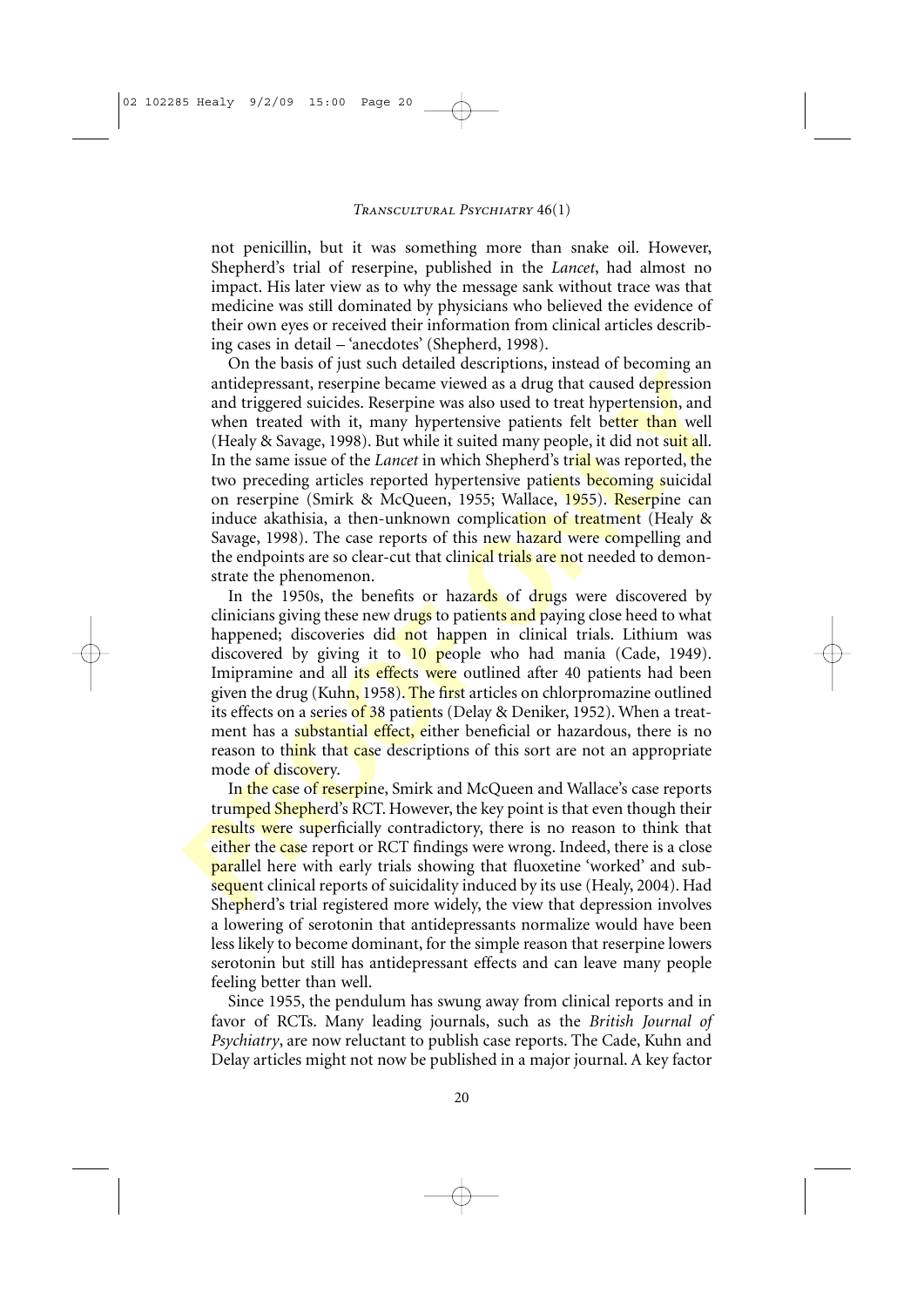in this change has been the emergence of the view that RCT evidence trumps all other evidence, especially that from case reports. This is the case even when clinical reports outline effects that follow a challengedechallenge-rechallenge protocol and when these effects are explicable in terms of known pathological mechanisms, as was the case for fluoxetine and suicide (Teicher, Glod, & Cole, 1990). This view of the relative merits of RCTs was reduced to absurdity in an article proposing that parachutes should not be used as clinical trials had not proven them to be beneficial (Smith & Pell, 2003).

## **Follow the Evidence: An Alternate Scenario**

In contrast with trials from some other areas of medicine, psychotropic trials do not show evidence of lives saved or people returned to work. The data offer evidence that the drugs have an effect which might be consistent with them 'working' in some people. This use of the term 'treatment effect' stems from FDA approval hearings for antidepressants. Such a definition seems reasonable, given that only one in two antidepressant trials shows a positive result, that regulators have described these trials as assay systems rather than demonstrations of what is likely to happen in the real world, and that some beneficial effects may co-occur with a worsening in the patient's condition. In short, treatment efficacy and effectiveness for these drugs remains to be demonstrated.

of Cass variated to assume that the translation of the translation of the translation of the tell, 2003).<br>
For thow the translation some of the rans of modeling, psychotropic trais for one the trais from some of the rans o Another way to read the data is that these trials allow us to quantify the contribution a drug makes in the treatment of a group of people. The placebo response provides a useful example. It is known that the natural history of depression means that many people will improve within a few weeks whether treated or not. It is also widely thought that sensible advice from a clinician on matters of diet, lifestyle, alcohol intake, and work and relationship problem-solving may make a difference. It is suspected that **patient perceptions** that they are being seen and cared for by a medical expert may make a difference, and this effect may be enhanced by being given a substance they think will restore some chemical balance to normal – even if that imbalance is mythical and the substance is a placebo. The fact of presenting for treatment may make a difference. All of these factors are reflected in the placebo response, but it is not possible to quantify the distinct contribution of these components, how much for example the natural history of the disorder contributes compared to advice about lifestyle.

These factors also contribute to the therapeutic response for those on an active drug, but in contrast to the difficulties in quantifying the components of the placebo response, RCTs allow us to quantify the contribution made by the drug. The specific drug effect in Figure 1 is 50%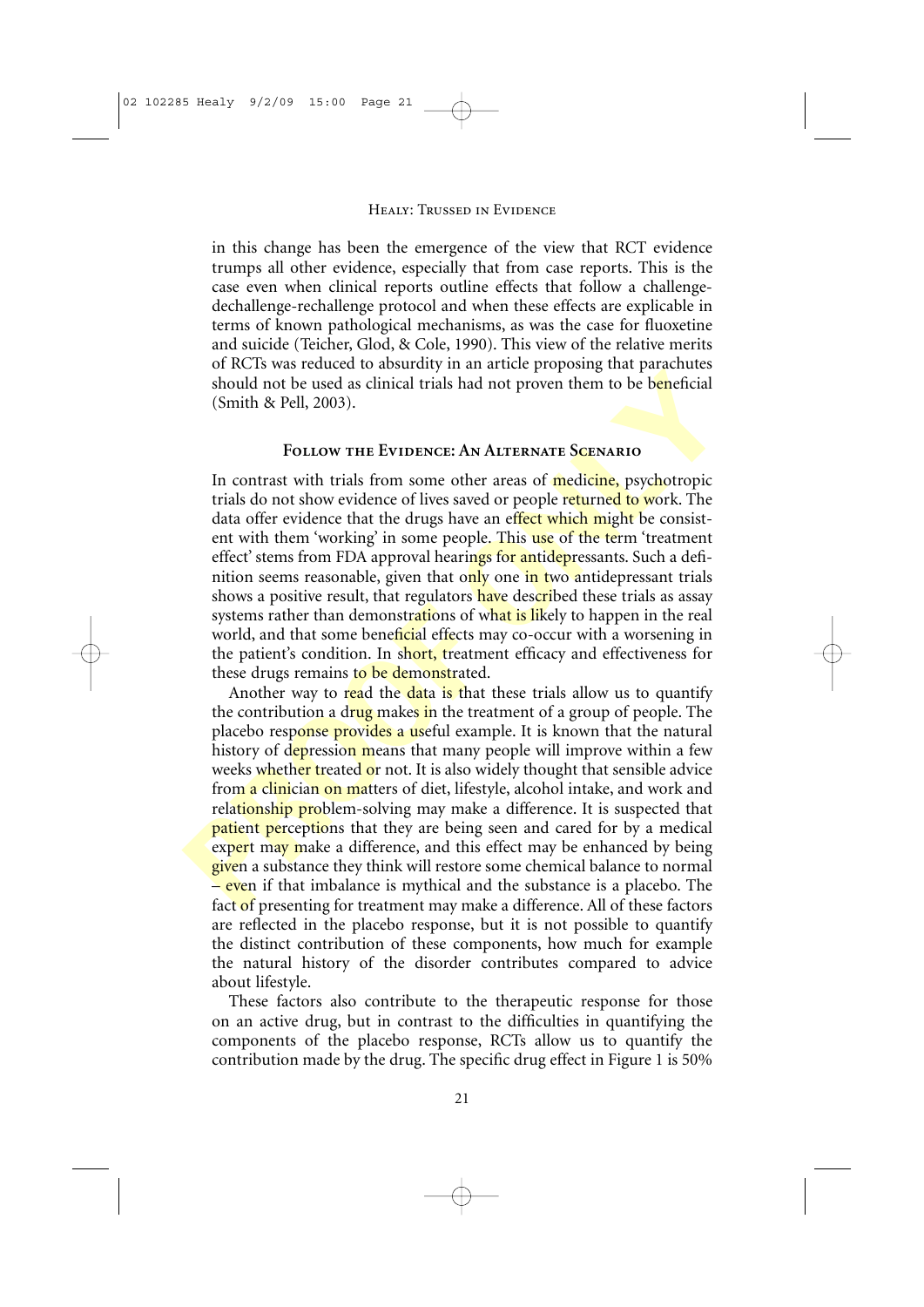$-40% = 10%$ . That is, four out of five, or 80%, of responders would have improved had they received the placebo. Of responders, 20% have a specific response to the drug. The number of patients needed to treat (NNT) to produce one specific drug response therefore is 1/10% = 10. Far from proving that the drug in question works, the data presented in Figure 1 is not inconsistent with the possibility that the drug on balance does more harm than good.

In contrast, the NNT for placebo is  $1/40\% = 2.5$ . That is two in every five treated with a placebo show a response. When the data for response is recast as in Figure 2, it becomes clear that if we are to follow the evidence we should ensure as good a placebo response as we can by trying to amplify the therapist's magic, by trying to ensure patients get the very best lifestyle advice and reasonable problem-solving input, and we should have a greater resort to judicious waiting. While most clinicians probably appreciate this point in the abstract, in practice few resort to judicious waiting or caution patients that an apparent response may not be drug induced.

# *The New Anecdotes*

Physicians and others using or advocating psychotropic drugs behave as though the trial data for these drugs look like the data from trials of penicillin for fulminating pneumonia might look. This reflects a failure to



Figure 2 Components of therapeutic response: specific vs. non-specific. *Source*: The data for this figure stem from the FDA's review of antidepressants drugs (Stone & Jones, 2006).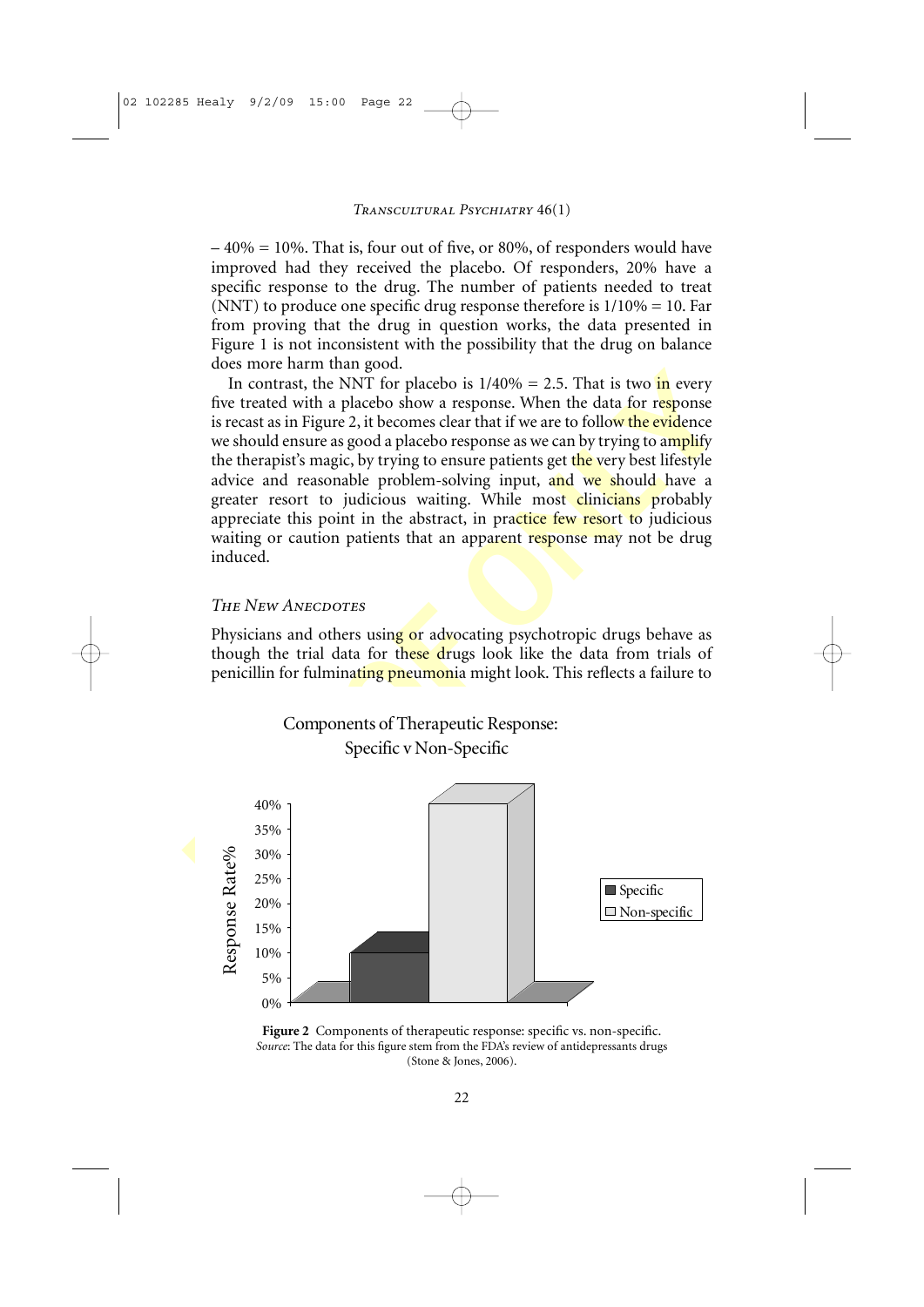recognize that the outcomes for a treatment like penicillin are not based on rating scale scores but on the numbers of dead bodies or significantly scarred lungs in the active treatment group compared with the placebo group. There are more deaths and residual disability on placebo, which is the reverse of what is found in psychotropic trials. (The role that guidelines may play in generating such misperceptions is developed later.)

If we return to the data in Figure 1, we see that a further 50% of patients do not respond to the specific treatment. In preferentially accepting RCTs, as they are currently framed and interpreted, over case reports journals risk privileging the experiences of the single specific drug responder over the nine-fold larger pool of other responders or non-responders. Preferentially publishing such clinical trials over case reports therefore appears to elevate a new form of anecdotalism. The difficulties with the evidence base are compounded by a number of additional factors: many of these trials are ghostwritten (Healy & Cattell, 2003); only selected data are reported from selected trials and even these data may be misreported (Healy, 2006b); and the significance of the data reported is generally misinterpreted (Healy, 2006a).

In we cream to to use an in rigue 1; we see that a ratural of solo plancars<br>the principal contrespond to the specific treatment. In preferentially accepting RCTs,<br>risk privileging the expression of the single specific drug These developments have consequences for all parties to therapy. For journals, there remains the fact that the first discoveries of a new benefit or hazard are more likely to come in the form of a series of cases than in an RCT. For clinicians, they are the shift from a world in which they were slow to use new drugs and conservative when they did so, to one in which clinicians rapidly take up the newest treatments, driven by evidence that is less generalizable than commonly thought. Faced with a patient experiencing an unusual effect, they consult the RCT evidence base, which often will not list such effects. In the case of patients who became suicidal while taking selective serotonin reuptake inhibitors (SSRIs), until very recently, the evidence base would not have listed this effect, or might have listed it under a code such as 'emotional lability'. Failing to see evidence of a hazard, the clinician may double the dose of the new agent.

Current data suggests that patients offered an 'antidepressant' have a 50% chance of receiving a drug that will do nothing for them, and a 50% chance of receiving a treatment that will do little more than nicotine, an antihistamine or methylphenidate would do. Antidepressants are not magic bullets, the equivalent of insulin or penicillin, but almost all the information available within the therapeutic arena is likely to obscure this fact. More generally, if the minor benefit of antidepressants had been more clearly recognized, it would have been apparent what the next scientific step should be: determining who would benefit from the type of manipulation offered by methylphenidate or a serotonin reuptake inhibiting antihistamine. Instead, huge efforts were made to get patients off of benzodiazepines, on which they may have been doing quite well, or off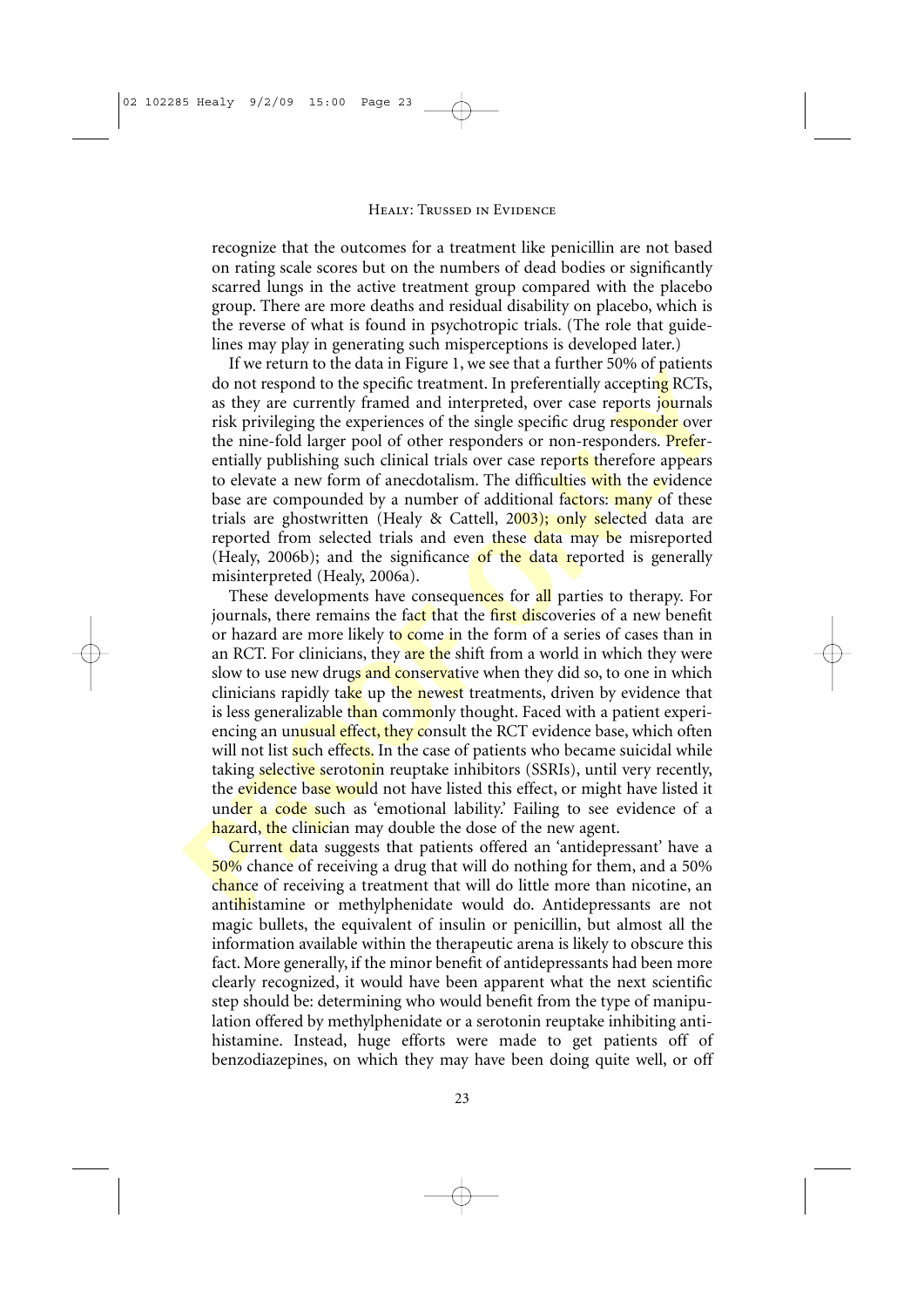of methylphenidate, which was once widely advertised for depression, and onto an SSRI.

Because evidence that a drug 'works' for depression or schizophrenia is all that is required to legally market it as an antidepressant or an antipsychotic, companies have no incentive to subsequently research out which depressives or which psychotics their drugs work best for. While virtually the entire literature on the effects of antipsychotics in schizophrenia made it clear that although some clinical presentations had an over 80% response rate to antipsychotics, others have a less than 10% response (see Delay, Deniker, & Ropert 1955; Fish, 1964), this is not recognized by modern clinical practice. Instead, the RCT evidence that antipsychotics 'work' for schizophrenia makes it difficult not to give these drugs, and to give them in ever-larger doses, precisely to those patients who fail to respond.

Franchi metric increase of any conservations is since the presentation and over 80% response rate to antipsychotics, others have a less than 10% response (see Delay, Denisker, & Roper 1955; Eish, 1964), this **is not conse** One criticism in response to this argument might be that undermining a patient's belief in a treatment is not a good thing. This argument brings out the journey biological psychiatry has traveled in recent years. Formerly the magic was in the therapist; he or she might also give pills, but these were an extension of his or her impact on us. Now the magic has passed into the capsule and the physician is little more than a conduit for medication. Therapists have forgotten how to manipulate their impact on patients. With the focus both doctor and patient now have on the pill, neither heed the context in which the patient has become distressed. Neither appears to see how small a contribution this chemical manipulation is likely to make, or to see the potential for a chemical manipulation to make things worse.

# **FROM ANECDOTES TO DATA**

One reason that antidepressants have been so commercially successful is that their lack of generalizable efficacy and their hazards are not apparent in journal articles. Clinical trial results are reported as 'significantly better than placebo' and safety results are reported as 'not statistically different from placebo.' These statements are simultaneously true and misleading (Healy, 2006a). It is quite possible to engineer findings that are significantly better than placebo for agents that should not routinely be used or findings that are not significantly different from placebo in the case of undoubted adverse effects.

An alternative might be to report benefits in terms of odds ratios and confidence intervals to quantify the magnitude of an effect, instead of reporting benefit in terms of the dichotomous classification of treatments that either work or do not work, which significance tests create. While such reporting is currently practiced to some extent, its use might be enhanced.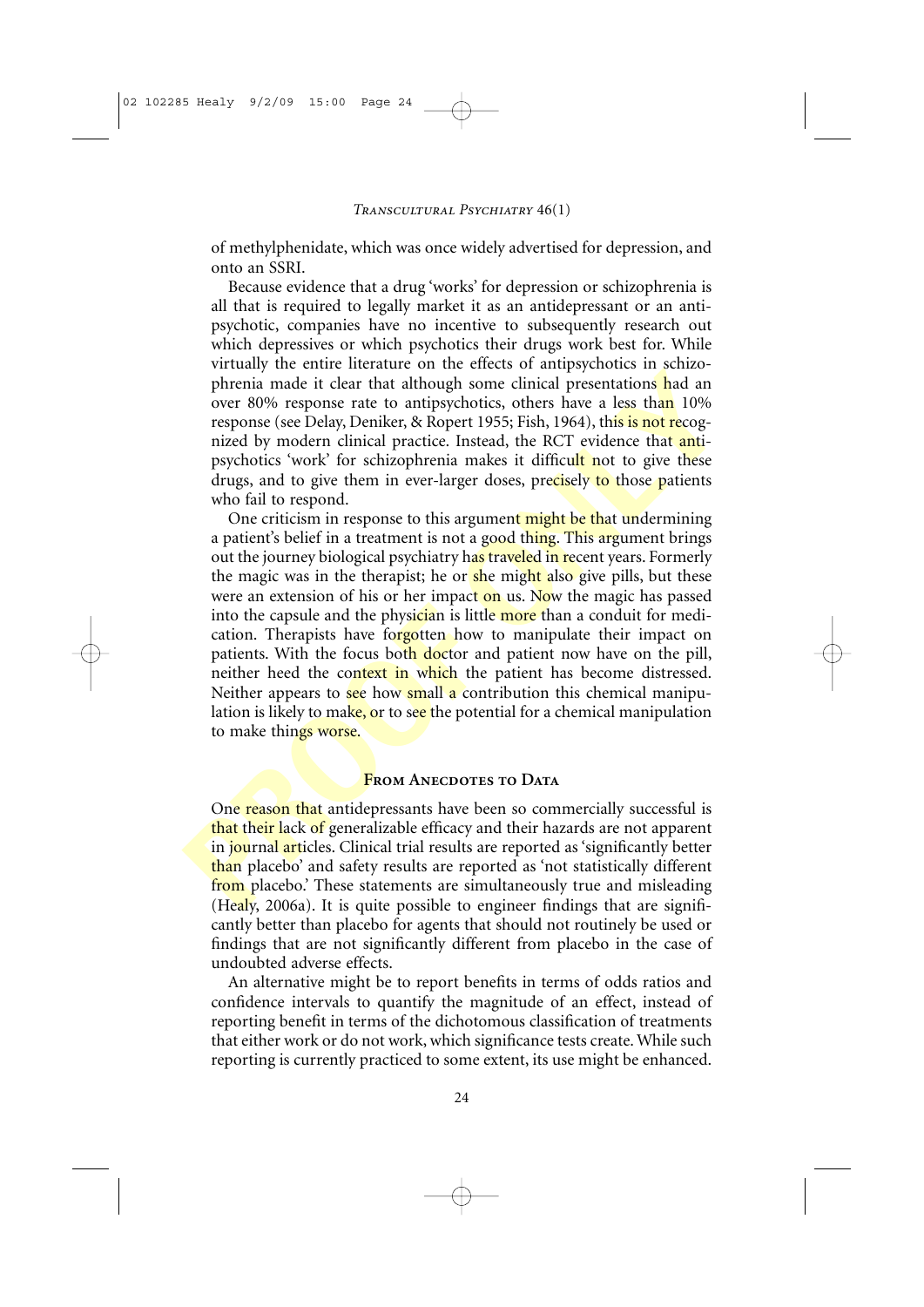Given the growing recognition that selective reporting of trials represents a new form of anecdotalism, and the agreement that all clinical trials should be registered, it should be possible in the future to have the confidence interval for an individual trial presented alongside a revised odds ratio and confidence interval for all trials carried out for that agent in that condition. Where trials are registered but the results are unavailable, such results could be incorporated by assigning an odds ratio of 1.0, with an appropriate confidence interval.

Framewold also have offered scientific support of a present of the science interval.<br>
appropriate confidence interval.<br>
Recent FDA reviews of all antidepressant studies show that the confidence<br>
drene interval for all depr Recent FDA reviews of all antidepressant studies show that the confidence interval for all depression trials in children and adolescents straddles 1.0. The odds ratio for a benefit over placebo in 18–25 year olds is 1.54 (95% C.I., 1.34, 1.76), for 25–64 year olds is 1.84 (95% C.I., 1.77, 1.93) and for 65 and over is 1.39 (95% C.I., 1.24, 1.57) (Stone & Jones, 2006). This data drawn from close to 100,000 subjects means that many trials will have had an odds ratio of 1.5 with a confidence interval that included 1.0. This result would have indicated, not that the findings are not significant and should have been disregarded, but rather that the treatment has benefits and that further scientific input was needed to specify the characteristics of responders and non-responders. Findings presented in this way would also have offered scientific support for a presentation of case reports that, with appropriate controls such as challenge and dechallenge, might have made it clear that new drugs, even when effective for some might trigger clinical deterioration and an outcome like suicide in others.

# **The Midas Touch**

As health advances to the fore of our existential concerns and healthcare becomes an arena of increasing competition, managers, clinicians, patients and other interested parties are faced with increasing complexity. **Trumpeted** as providing gold standard evidence, the lure of RCTs as a solution to these complexities increases, and everything associated with **RCT**s seems to take on a similar validity. This includes the abstractions from clinical practice we call rating scales.

Rating scales are increasingly being imported into clinical practice, based on the argument that they will reduce variability in the clinical encounter and make that encounter more scientific. Healthcare practitioners are encouraged to administer depression or other behavioral rating scales when seeing patients. Thus guidelines such as the British National Institute for Clinical Excellence (NICE) guidelines on antenatal care advocate using the Hospital Anxiety and Depression scale for all pregnant women (NICE, 2007). As a result pharmaceutical companies now run symposia at major professional meetings aimed solely at introducing clinicians to rating scales.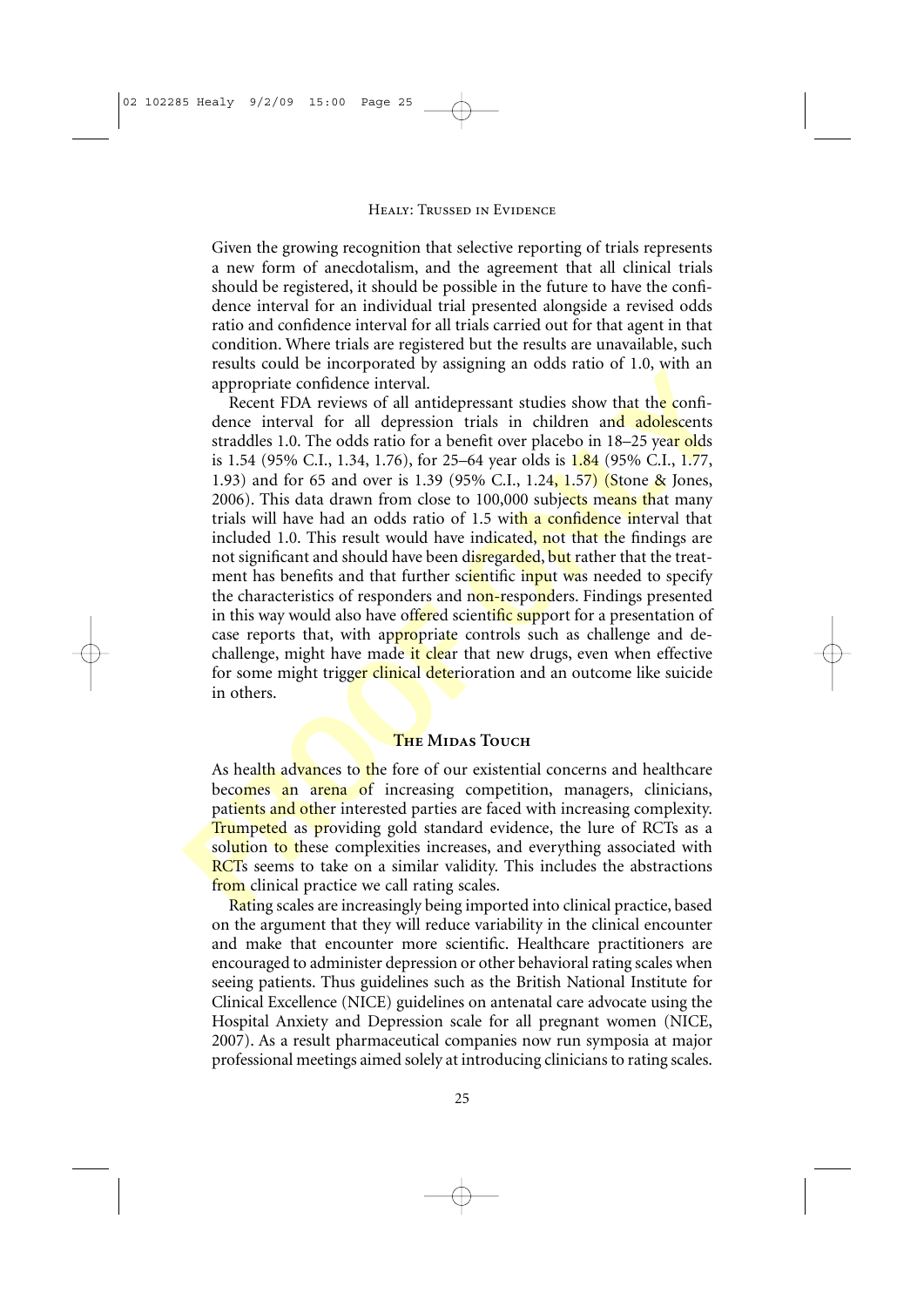Rating scale mongering has succeeded disease mongering as the promotional instrument de jour. For example, at the 2007 American Psychiatric Association meeting Pfizer supported the symposium 'From Clinical Skills to Clinical Scales: Practical Tools in the Management of Patients with Schizophrenia.' The practical tools discussed were rating scales, the use of which would draw attention to how the company's drug was superior to others in the field.

was such that contain an encut.<br>The hazards of taking measurement technologies like these out of the<br>dinical trial context are rarely acknowledged. In the first place, a majority<br>of rating scales within the behavioral doma The hazards of taking measurement technologies like these out of the clinical trial context are rarely acknowledged. In the first place, a majority of rating scales within the behavioral domain are simply checklists and thus are information poor. The main advantage likely to accrue from their use is to ensure that a number of possibly irrelevant questions are checked off as asked. In time-limited clinical exchanges, if these questions are asked other possibly more important questions are likely to be sacrificed. As Porter (1996) notes measurement often offers solutions across a range of contested situations, but such solutions typically sacrifice profundity for the sake of superficial agreement. When applied to healthcare this dynamic means that the clinical perspective risks being captured by those whose interests are served by the measurement technology.

Second, while rating scales do indeed generate data, exclusive reliance on such data leads to an informational reductionism, which may in turn do more to dehumanize clinical exchanges than the frequently criticized biological reductionism. If specific measurements lead clinicians to overlook dimensions of an *individual*'s functioning or situation that are not open to measurement or which are simply not being measured, we risk being pseudoscientific.

Third, the abstraction, or informational reductionism, of rating scales has a double-edged potential. Having figures for weight can allow us to plot norms for healthy weight, and the feedback from such figures can offer potent feedback in a weight-reduction programme. However, these figures can also seduce both patient and clinician. In the absence of figures from other areas of a person's life, against which the figures for weight can be put in context, there is a risk for the patient that the figures for weight will come to dominate their concerns, establishing a neurosis. The risk for the clinician is that she will also treat the figures rather than the person, although we typically do not pathologize a clinician's figure-centeredness.

An older generation of clinicians would have readily made the case that even in the treatment of eating disorders, weighing scales should rarely if ever be introduced. Whereas in the 1970s and 1980s, the treatment of anorexia differed notably from the treatment of any other condition in psychiatry by virtue of a new centrality accorded to measurement technologies, today this management style is rapidly becoming the norm. Indeed, many clinicians might be alarmed at the prospect of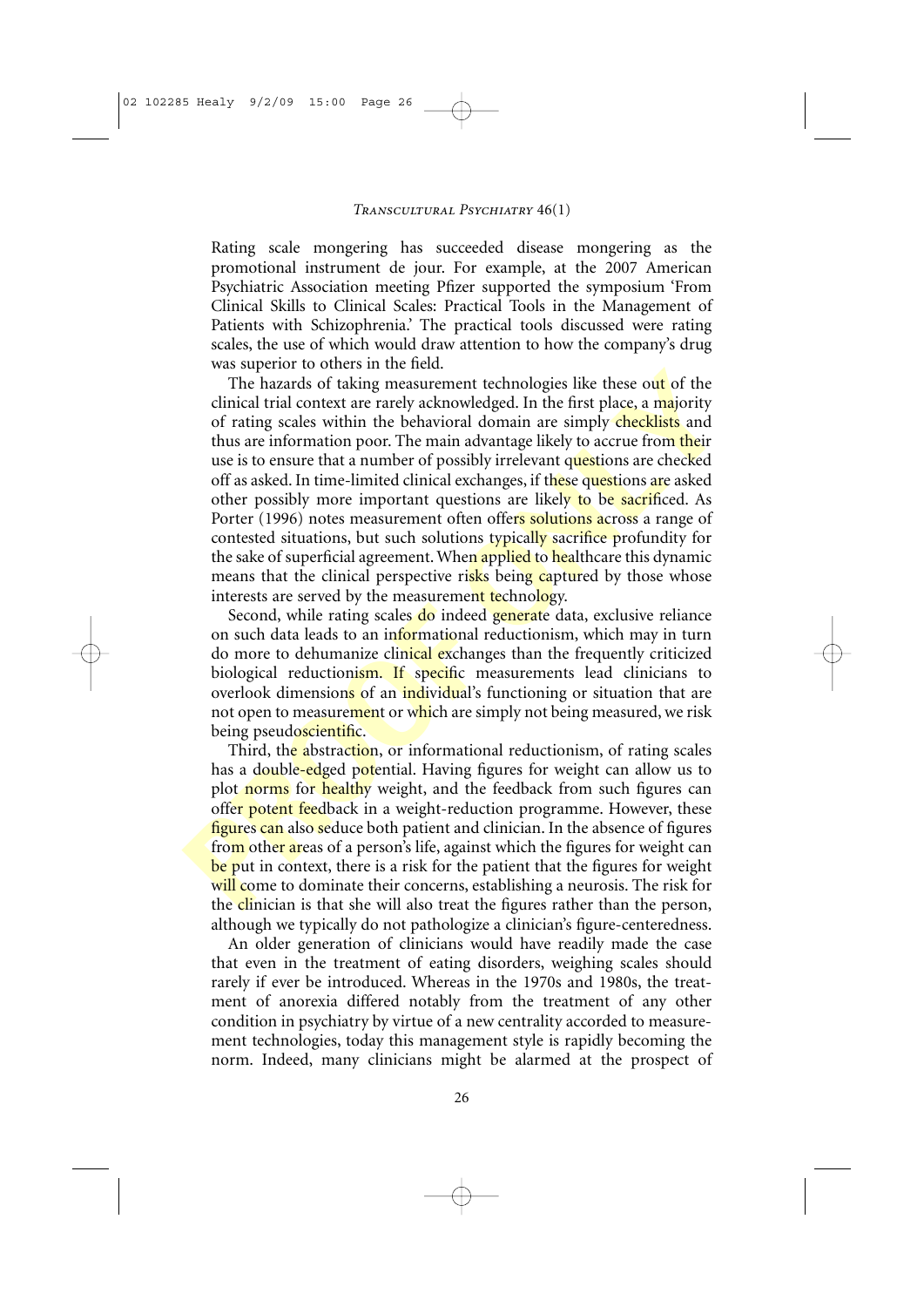encountering a patient without a battery of such technologies. There is a good case for getting back to seeing patients without such technologies, even weighing scales, but at present this would involve an all but impossible return to professional discretion.

# **Evidence-Based Tramlines & Fault-lines**

Given the current premium on RCT evidence, it is logical for healthcare organizations to ensure that clinicians adhere to guidelines compiled from a synthesis of available evidence. As a result clinicians worldwide are increasingly faced with managers who enquire as to their compliance with guidelines. It is not clear what the consequences of **a failure to comply** might be. Medico-legal opinion, while stating that *clinicians* do not always need to adhere to guidelines, does suggest that any deviation from guidelines needs to be justified (Colbrook, 2005). Because these things are not clear, guidelines risk becoming tramlines within which clinical practice gets constrained, even though in most *instances* they are not meant to be prescriptive.

Given the current premium on RCT evidence, it is logical for healthcare<br>organizations to ensure that dimicians adhere to guidelines compiled from<br>a synthesis of wailable evidence. As a result clinicians wollowide<br>a re-<br>in By 2003, a series of bodies issuing guidelines, such as the Texas Medication Algorithm Project (TMAP) (Healy,  $2006d$ ), and the British Association for Psychopharmacology (Healy & Nutt, 1997), had endorsed the use of SSRIs for treating childhood depression. The same year, NICE was poised to issue guidelines on childhood depression, but the crisis surrounding the pediatric use of SSRIs made it clear that serious flaws marked the literature on which NICE had initially depended, and which other guidelines had appealed to. Not only did a majority of trials in this domain remain unpublished, but also those trials that were published, overemphasized the benefits and concealed the hazards of treatment. The differences between what is now known about the data for this treatment area and what was claimed in the then-published literature, is the greatest known divide of this sort in medicine (Healy, 2006d).

There is no reason to believe that the practices that gave rise to this divide have been confined to the treatment of pediatric depression. Indeed, these practices, which include the control of clinical trials by Clinical Research Organizations (CROs), and the ghostwriting of trial results, are endemic to psychiatry and to a great deal of medicine. Recent treatment controversies reveal that hazards are now systematically downplayed in medical publications, while benefits are consistently oversold. However, these published articles, rather than the raw data from RCTs, provide the only material on which experts can base their guidelines.

In the case of pediatric depression, when all clinical data became available, NICE went on to issue guidelines that cautioned against the use of antidepressants in this age group. However, faced with uncertainties about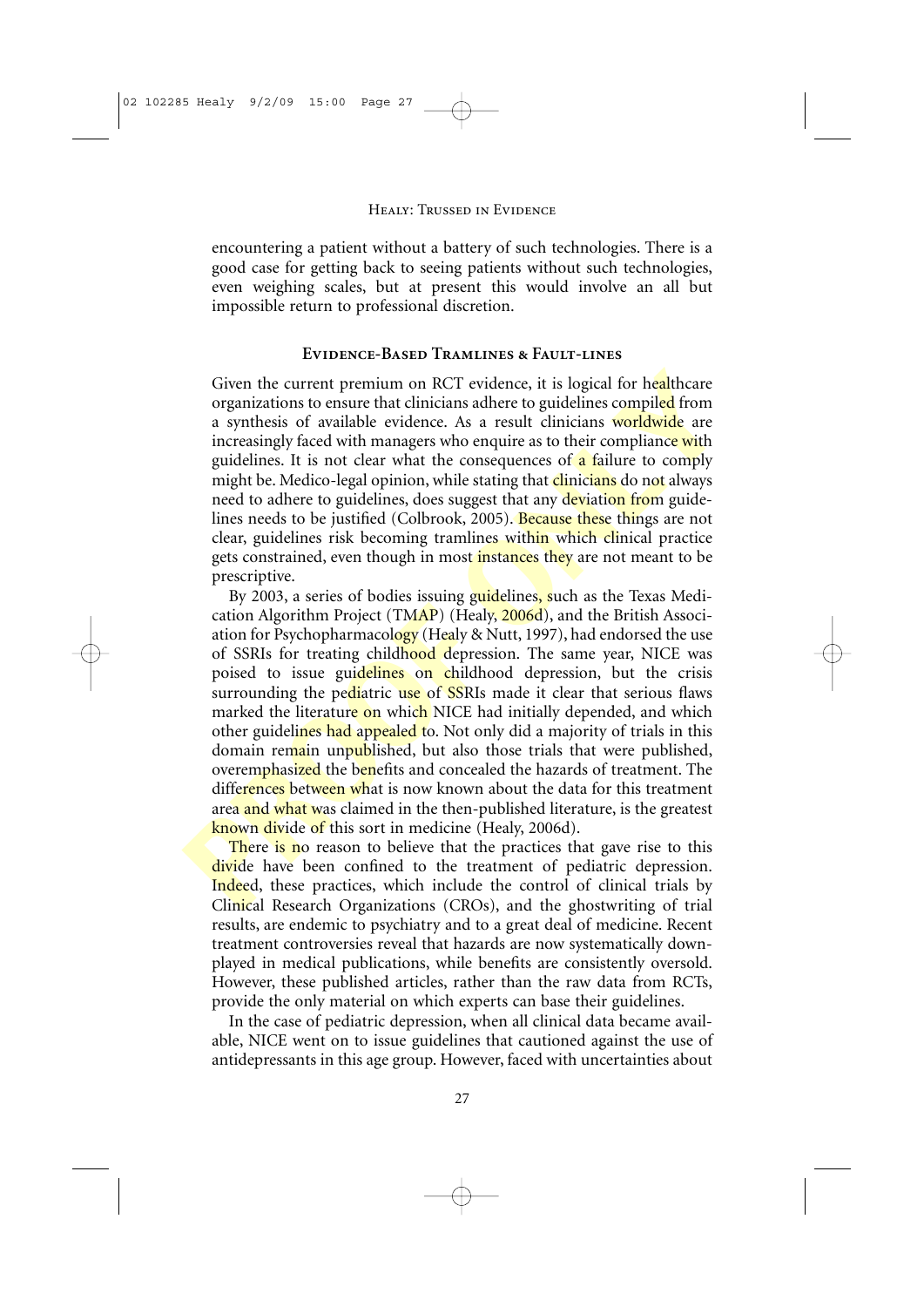what was dependable data and what was not, at one point NICE had considered giving all pharmaceutical company trials a lower ranking in the hierarchy of evidence used to elaborate guidelines (Healy, 2006d). Such a downgrading may never have been politically feasible and has not in fact occurred, but without a mechanism to take into account the distortions outlined earlier, the guideline process risks 'capture.'

## **Guideline Capture**

The phenomenon of regulatory agency capture occurs when experts linked to companies sit on regulatory panels assessing the efficacy and safety of drugs, and when regulators depend on company summaries of clinical trials (Abraham, 2002; Abraham & Reed, 2002). Bodies that issue guidelines are perhaps even more vulnerable to capture of this sort than regulatory agencies, because these bodies have no access to raw trial data and cannot access unpublished trials. For companies, receiving a prestigious guideline to endorse a treatment option offers the most effective marketing possible.

**GUIDELINE CAPTURE**<br>
The phenomenon of regulatory agency capture occurs when experts<br>
linked to companies sit on regulatory panels assessing the efficacy and<br>
safety of drugs, and when regulators depend on company summarie Against this background, consider the recent NICE Guideline on Bipolar Disorder (NICE, 2006). This particular guideline has been chosen to illustrate the process of guideline capture, because NICE is widely regarded as being independent of the pharmaceutical industry. The bipolar guideline contains a number of sensible suggestions that should be part of standard clinical practice, such as monitoring the physical health of patients with bipolar disorder. Aside from such suggestions, one of the agents NICE recommends for bipolar disorder is olanzapine, whose makers have at the time of writing settled legal action for over \$1.2 billion for treatment linked physical disorders, with further actions pending (Berenson, 2007).

When it comes to evidence based suggestions, this guideline appears to have all the problems that the NICE guideline for pediatric depression would likely have included, had the issues with the validity of the **literature not surfaced.** Among others, the guideline makes the following six recommendations.

First, it emphasizes the use of recent on-patent antipsychotics, such as olanzapine, risperidone and quetiapine, and does not mention the older antipsychotics that have been the mainstay of the management of manicdepressive illness since 1952. The reason these older agents are not endorsed is instructive. Classic bipolar disorder leading to hospitalization is relatively infrequent, and when present is typically so severe as to make recruiting patients to an appropriate clinical trial very difficult. Most early papers on chlorpromazine concerned its utility for manic and confusional states, pointing at the same time to its relative inefficacy for schizophrenia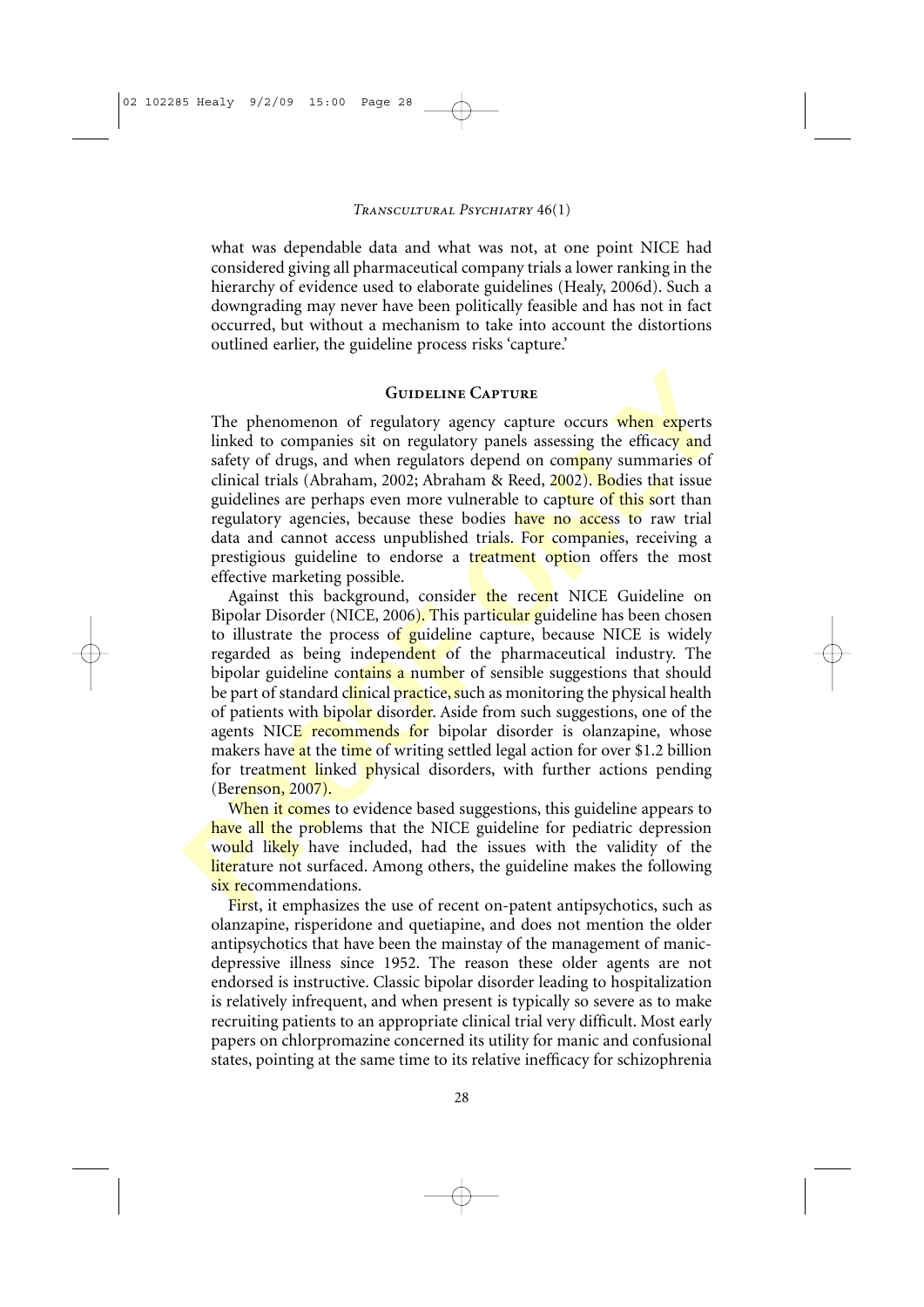(Delay & Deniker, 1952; Delay et al., 1955). This lack of RCT data for older agents for mania opened up an opportunity for companies to seek an indication for newer, probably no more effective, and potentially more hazardous agents in the management of this illness. To achieve this end, companies have recruited patients with conditions of lesser severity and perhaps less certain diagnoses to short-term trials using crude outcome measures that may reflect little more than the effects of sedation rather than convincing evidence of efficacy. Generating a treatment effect in trials by this means, however, still enables companies to gain a license for the treatment of the condition. As a result the only agents supported by RCT evidence for the treatment of mania or bipolar disorder are newer antipsychotics or anticonvulsants, and these are endorsed by NICE over older possibly better treatments.

There are further complexities. The guideline suggests using risperidone for acute mania. The key trial underpinning this recommendation was conducted in India (Khanna, Vieta, Lyons, Eerdekens, & Kramer, 2005). The correspondence in the *British Journal of Psychiatry* on the ethics and validity of this study (Srinivasan, Pai, Bhan, Jesani, & Thomas, 2006) are more extensive than for any other study the journal has published. Issues of validity aside, this study is a good illustration of a set of processes that center on the control of clinical trials by CROs, which as of 2000 ran more than two-thirds of the clinical trials undertaken by industry.

Inseases that may ricite mathemola than convincing evidence of effice, Generating at teatment effect in trials<br>by this means, however, still enables companies to gain a license for the<br>treatment of the condition. As a resu Privatized research of the sort run by CROs is profoundly different to previous clinical research. These organizations have transformed human subjects research, restructured controls of disclosure and confidentiality, and made RCT data more clearly proprietary than it was when a federation of academic centers conducted trials. CROs provide a privatized IRB system that grants ethical approval to company studies, when university centers might not (Lemmens & Freedman, 2000), and they have made it possible to move trials on drugs for North American and **European markets** into Asia or Africa, in a way that university departments could not have done (Petryna, 2006). Whether this move has been prompted by concerns to avoid regulatory oversight, or cost considerations is less clear. Even in trials conducted in western settings, it is now clear that CRO run psychotropic trials have included bogus patients (Healy, 2004). Company trials carried out in Asia or Africa seem even more likely to be written up by separate agencies, thus producing all of the problems NICE faced in formulating guidelines for pediatric depression.

In this newly globalizing world of clinical trials, everyone faces a future in which the bulk of the evidence that dictates the local practice of psychiatry will come from settings that are very different from those in which the treatment is given. There are likely to be many consequences for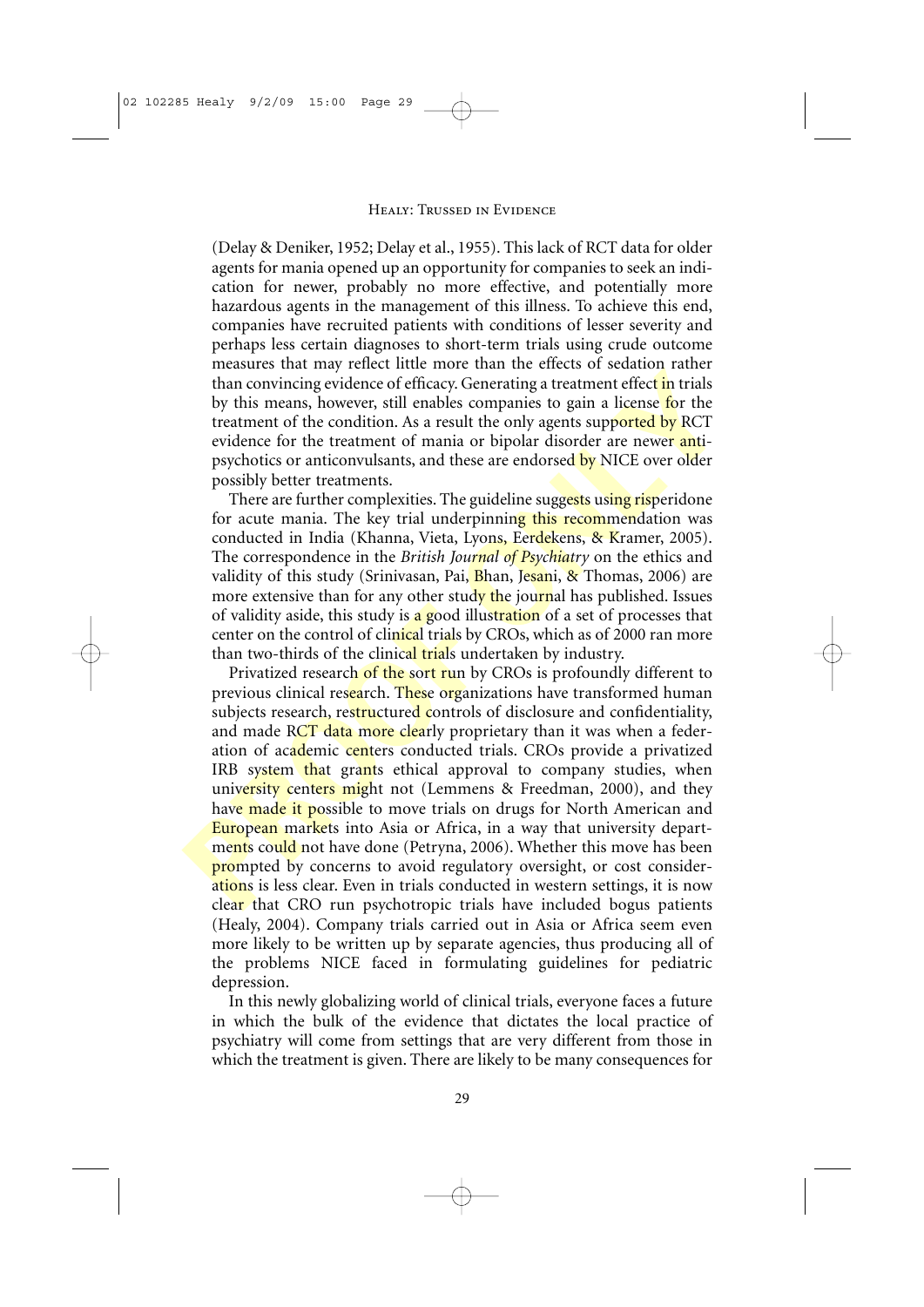clinical practice, not least from the fact that different population groups have markedly different responses in terms of both efficacy and side effects to psychotropic agents.

Second, in the case of the prophylactic management of bipolar disorder, NICE recommends the use of one agent, olanzapine, on the basis of data from one trial (Tohen et al., 2006). The pattern of deterioration in subjects in this trial, randomized from olanzapine to placebo, where there is abrupt deterioration after olanzapine is halted, can be interpreted as stemming from a drug induced physical dependence and a withdrawal syndrome rather than a treatment benefit (Ghaemi, 2005; Healy, 2006c).

Third, NICE recommends stopping treatment with antidepressants in favor of 'mood stabilizers' after an acute depressive episode has resolved, stating that there is no evidence that continuing antidepressant treatment reduces relapse rates. This recommendation is **unsupported** by any evidence and the idea of not giving antidepressant drugs to patients who are depressed is clearly appealing to the marketing departments of companies pushing 'mood stabilizers.'

In usis transported by material proton of matter and territoral in the deterioration after clanzapine is halted, can be interpreted as stemming<br>from a drug induced physical dependence and a withdrawal syndrome<br>rather than Fourth, NICE recommends using valproate for prophylaxis, even though this agent has not received a license for this purpose, because there is no supporting evidence for such a claim. The reason for valproate's inclusion by NICE may lie in little more than a set of semantics. Abbott Laboratories christened valproate a mood stabilizer when they launched it in 1995 (Healy,  $2006c$ ). This term has no precise clinical or neuroscientific meaning, because of which its use does not risk being illegal. However, the term generates expectations of a prophylactic effect. It is legal for Abbott to claim valproate is a mood stabilizer whereas it would be illegal to claim that it is prophylactic. Of course, there is no need for Abbott to break the law, if a prestigious guideline recommends the use of the drug for this purpose.

Fifth, NICE recommends a series of treatment combinations for **patients with frequent relapses or ongoing functional impairment.** These combined treatment regimens are not supported by RCT data. The dis**tinguishing feature of the recommendations is that they involve agents that** have been more recently been placed under patent. Advocating such options, while failing to mention combinations involving older agents supported by decades of clinical experience, appears to endorse a set of current fashions rather than treatments that have been proven to advance clinical care. Treatment combinations bring out another ambiguity in the current evidence base. Having treatment resistant patients on four or five drugs that 'work' might seem a good option. However it is important to remember that the trials of many drugs primarily show only that it is not possible to say that the drugs do nothing – rather than providing evidence that they 'work.' In this case, while taking a risk with one drug may seem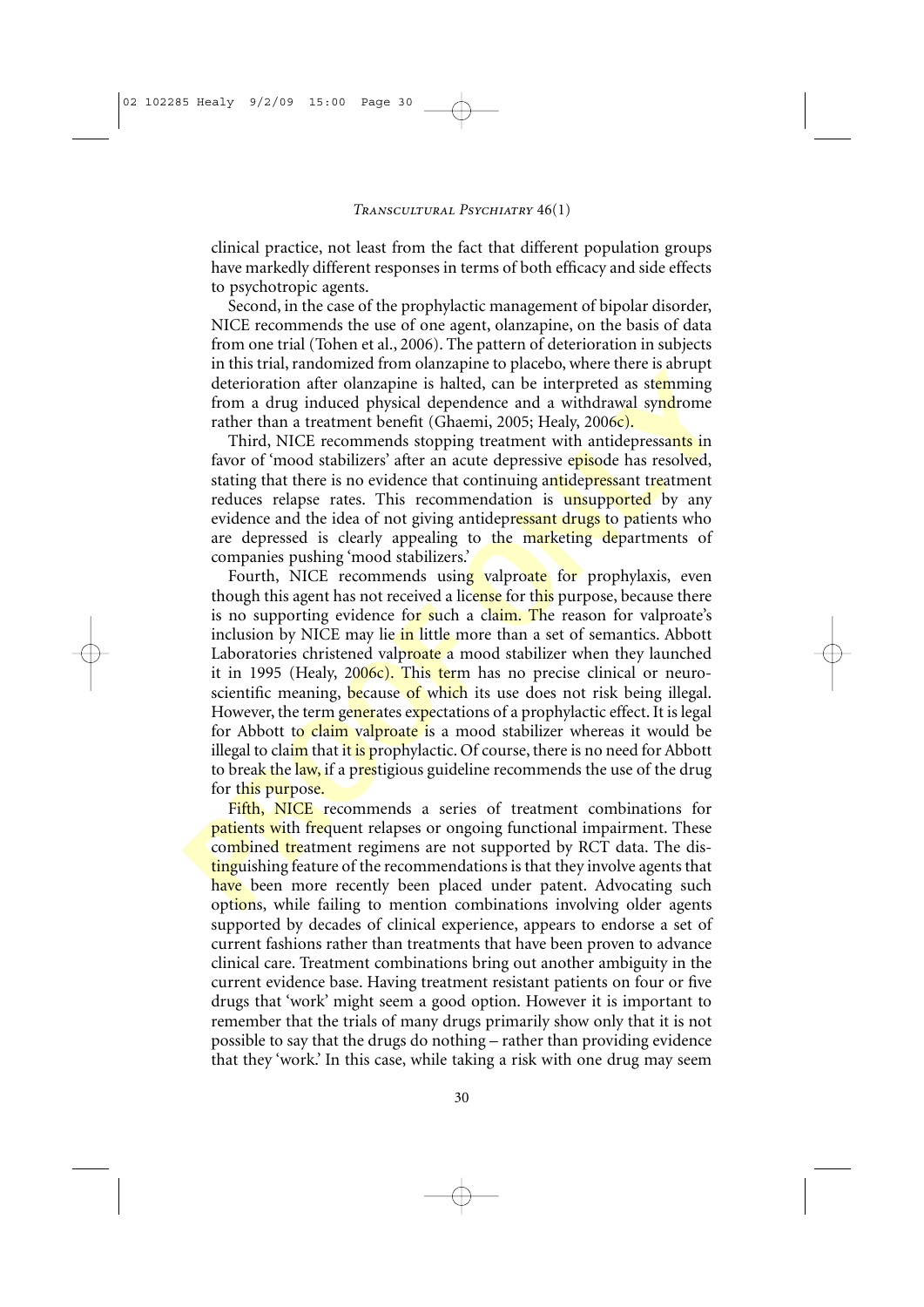reasonable, combining four or five such drugs seems like a recipe for unforeseen consequences.

Transformation considers and predictional and set and to the matter than the sume are encerated by consider clinical trial data rather than other sources of evidence and a series of trials of newer antipsychotics have rece Sixth, in a section on children and adolescents, the guideline considers the possibility of treating bipolar disorders in childhood. There is no mention of the fact that hitherto unanimous clinical opinion, outside North America, has held that bipolar disorders do not start in childhood (Healy & LeNoury, 2007). This outcome has resulted because NICE must necessarily consider clinical trial data rather than other sources of evidence and a series of trials of newer antipsychotics have recently been undertaken in preschoolers and preteens designated as bipolar (Healy & LeNoury, 2007). By considering the treatment for bipolar disorders in childhood, NICE envisages children being given a set of drugs with potent metabolic effects without any evidence for benefits in the long-term. The power of guideline capture can perhaps best be seen in this instance, because a company does not need to seek an indication for treatment in children if influential guidelines tacitly endorse such treatment. This point needs to be read against a background of vigorous efforts taking place in recent years in the USA to convert childhood difficulties into diseases like bipolar disorder to be managed by pharmacotherapeutic means (Harris, 2005; Healy & LeNoury, 2007).

Finally, the guideline does not include any recommendation to monitor treated patients for signs of suicidality, even though current clinical trial data for the drugs it otherwise recommends have been shown these double the risk of suicidal acts compared to placebo (Healy, 2006d; Storosum et al., 2005).

Within psychiatry, however misleadingly certain academic papers may be written, with the possible exception of clozapine for treatmentresistant schizophrenia, no body of studies allows claims for the comparative superiority of one pharmacotherapeutic agent over another. The clearest evidence for this lack of superiority lies in the fact that the regulatory authorities have not permitted any company to make claims for comparative efficacy. The studies on which claims are made are all **placebo-controlled trials, and the limited superiority of these active agents** compared to placebo should make it clear that no treatment options currently reach the evidential threshold that would mandate their use in preference to other available agents.

In the absence of compelling evidence, the erection of guidelines that advocate one set of agents over another, however well meaning, leaves guideline makers open to being captured. Through a combination of apparently novel indications and publication strategies, companies can make diseases fashionable, engineer the appearances of comparative efficacy and enlist academic advocates for particular treatment options. It now appears that by these means they can also capture guidelines.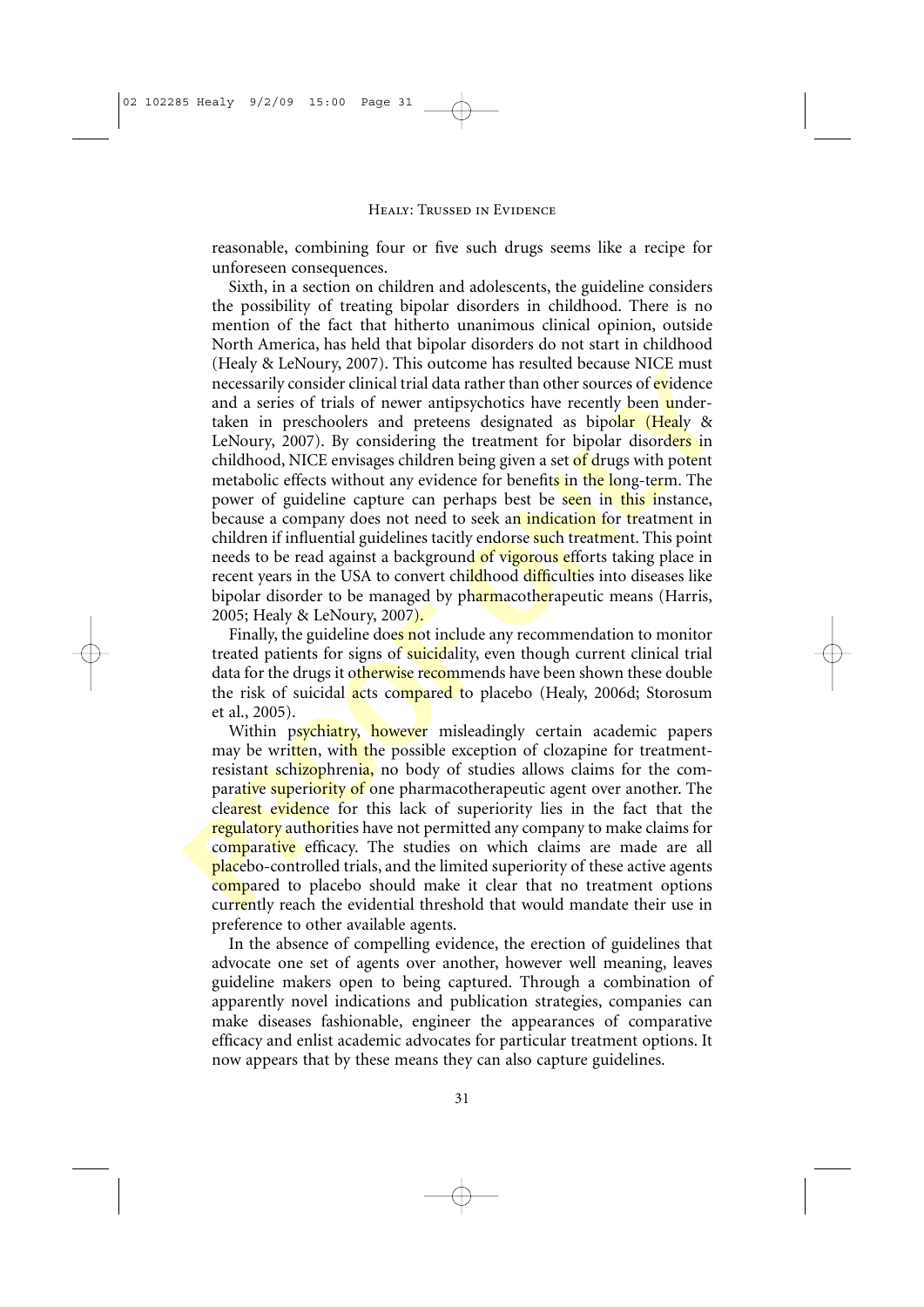#### **Deteriorating Outcomes**

A series of recent studies have demonstrated that clinicians fail to adhere to guidelines or that there is, at present, no evidence that outcomes improve with adherence to guidelines (Croudace et al., 2003; Tyrer, King, & Fluxman, 2003).

has made it clear that a large number of clinicians are worried about the coercive aspects of guidelines. Cyrins may think that clinicians can be expected to worry if their autonomy is being curtailed, however for reasons There are darker aspects to the current situation. Debate about the topic has made it clear that a large number of clinicians are worried about the coercive aspects of guidelines. Cynics may think that clinicians can be expected to worry if their autonomy is being curtailed, however for reasons of even more compelling self-interest few clinicians are likely to want to prescribe treatments that have been demonstrated to be ineffective, or to fail to prescribe treatments that are clearly better than other options. An element of coercion emerges if we consider primary care, where in many settings reimbursement is increasingly tied to guideline adherence. This interpretation of guidelines as coercive becomes even more compelling if one considers that evidence is currently framed within settings in which pharmaceutical companies set up patient groups that lobby for new treatments even when there is no evidence suggesting that they are any better than older treatments.

At a Conference on the Evaluation of Psychotropic Drugs convened in 1956, Ed Evarts from the National Institute of Mental Health (NIMH) put it to his colleagues that but for an accident of history they could now be discussing the use of the new tranquilizing agents for the treatment of *dementia paralytica* rather than *dementia praecox* (Evarts, 1959). None of the rating scales, clinical trial methods or animal models being proposed to move the **field forward would** have helped researchers to work out that penicillin rather than chlorpromazine or psychotherapy was the right answer to the problem. He predicted that the proposed scaffolding of clinical trials, although eminently sensible, would create an academic and industrial complex inimical to progress in therapeutics.

Fifty years later, in North Wales, compulsory detentions into mental illness units have risen three-fold, admissions for serious mental illness have risen seven-fold, admissions overall have risen fifteen-fold (Healy et al., 2001), suicide rates in schizophrenia are twenty-fold higher than they were previously (Healy et al., 2006) and general mortality for serious mental illness has risen substantially (Harris, 2005). It is unlikely that these changes are local findings: studies of mortality in patients on antipsychotics have indicated that mortality seems correlated with the number of psychotropic drugs given (Joukamaa et al., 2006). In the US, there is an increasing divergence between the life expectancy of patients with serious mental illness and that of the rest of the population (Colton & Manderscheid, 2006). Such findings have been replicated for other countries (Ösby, Correia, Brandt, Ekbom, & Sparén, 2000).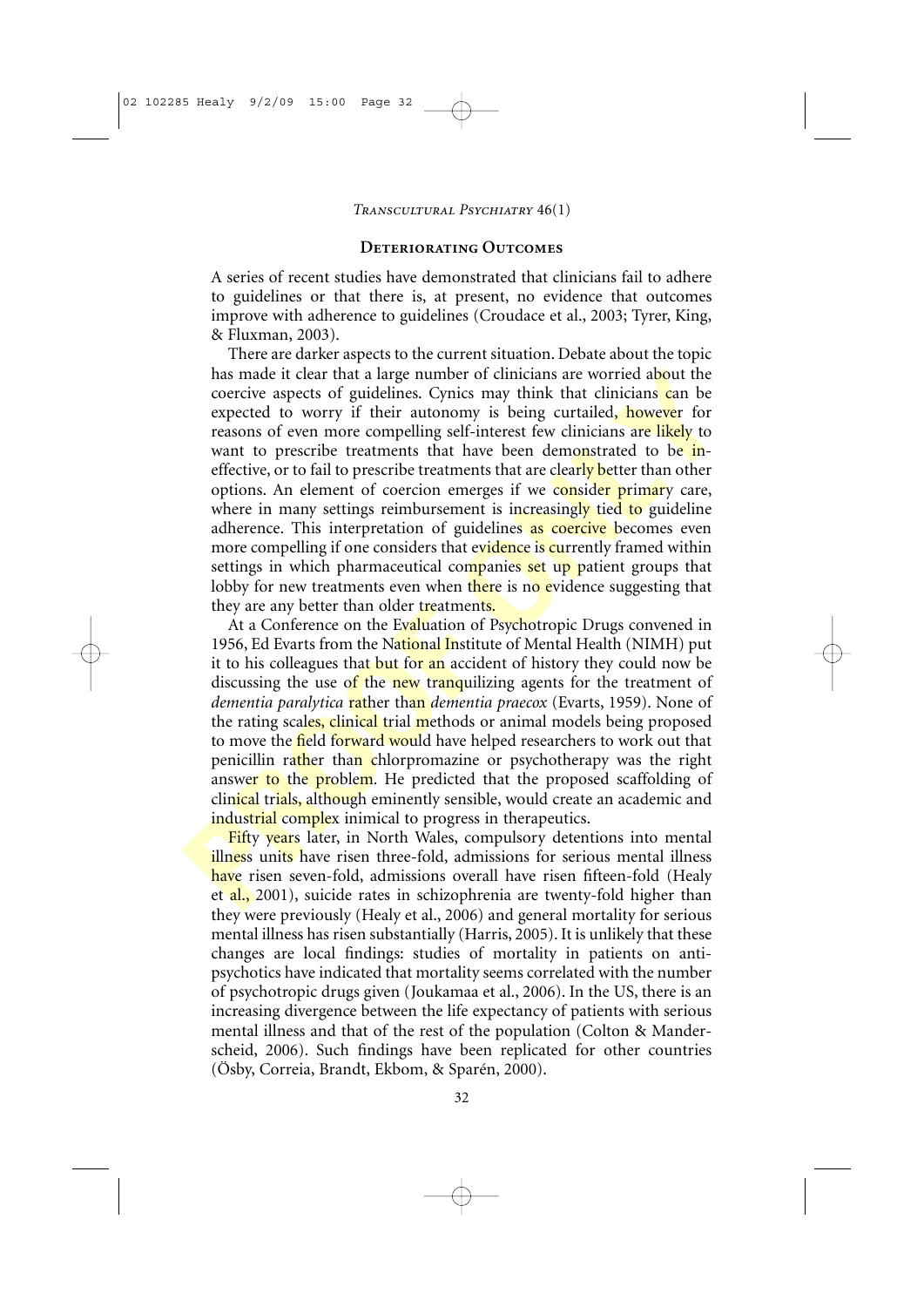While changing social expectations and other social factors cannot but play some part in these outcomes, this profile is inconceivable against the background of current rhetoric that endorses the practice of evidence based medicine with the latest and most effective treatments. What we are seeing now is not what happens when treatments work; it is not what happened to the *dementia paralytica* services after the discovery of penicillin.

# **Ways Forward?**

After such an unremittingly bleak analysis, it is necessary to point out that many of the sources of difficulty outlined above also provide opportunities for progress. First, clinical trials can answer questions not amenable to individual judgment. Current confusions may stem in part from the harnessing of these methods to solve regulatory difficulties. Few psychotropic trials are designed to inform clinical practice, but recent independent trials of antipsychotics have shown that trials can still play this role (Jones et al., 2006; Lieberman et al., 2005).

**Example 18** Wars Forwards?<br>
Mars Forwards?<br>
Mars After such an unremittingly bleak analysis, it is necessary to point out that<br>
many of the sources of difficulty outlined above also provide opportunities<br>
for progress. Fi Second, many of the problems of guidelines outlined above stem from efforts to endorse particular practices on the basis of limited data, and an assumption that experts can simply compile the outcomes of studies without doing further research. These problems do not apply to guidelines based on studies that point to the inefficacy of treatment options, perhaps because this is what RCTs were designed to do. For example, a series of trials has uniformly indicated that debriefing is not at present an appropriate treatment for post-traumatic stress disorder, a finding which has lead to NICE guideline recommendations against this treatment option (Bisson, Jenkins, Alexander, & Bannister, 1997; NICE, 2005; Raphael, Meldrum, & McFarlane, 1995). In other words, it is possible to create evidence-based guidelines that will be immune from capture by interested parties.

Even the use of rating scales can be helpful if such technologies are embedded in a framework of clinical discretion. As Porter (1996) has been at **pains to stress** in his work on these issues, the 'hardest' and most objective of the sciences, such as physics, leave greater scope for individual discretion and indeterminacy than many human sciences leave today. It may be time to accept that embracing the notion that human encounters contain an irreducible variability may be a step toward objectivity rather than a retreat to subjectivity.

# **References**

Abraham, J. (2002). The pharmaceutical industry as political player. *Lancet, 360*(9344), 1498–1502.

Abraham, J., & Reed, T. (2002). Progress, innovation and regulatory science in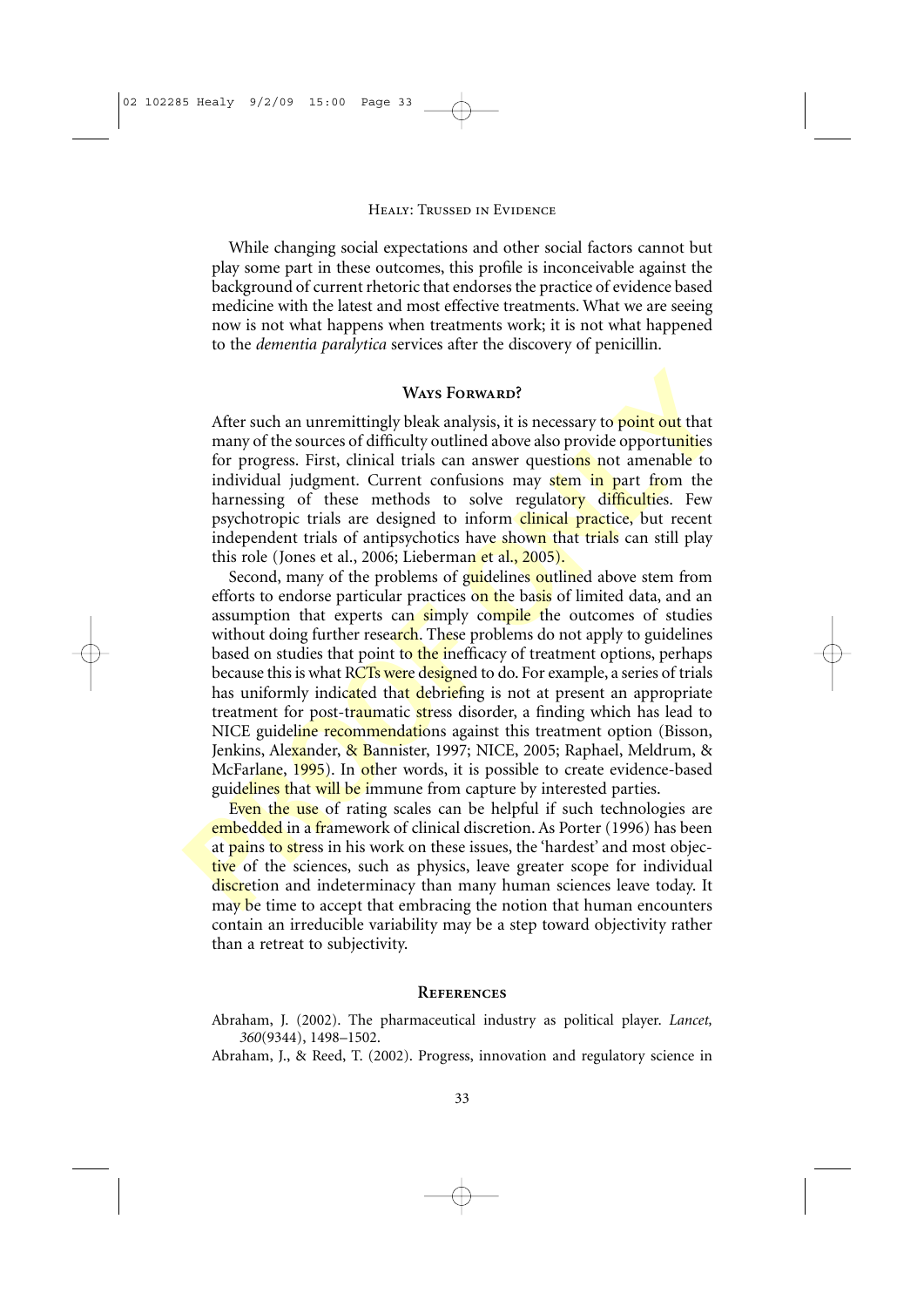drug development: The politics of international standard setting. *Social Studies of Science*, *32*(2), 1–33.

- Berenson, A. (2007, January 5). Lilly settles with 18,000 over Zyprexa. *New York Times*.
- Bisson, J. L., Jenkins, P. L., Alexander, J., & Bannister, C. (1997). Randomised controlled trial of psychological debriefing for victims of acute burn trauma. *British Journal of Psychiatry*, *171*, 78–81.
- Cade, J. F. J. (1949). Lithium salts in the treatment of psychotic excitement. *Medical Journal of Australia*, *2*(10), 349–353.
- Colbrook, P. (2005, April 9). Can you ignore guidelines? *British Medical Journal Careers*, 143–144.
- Colton, C. W., & Manderscheid, R. W. (2006). Congruencies in increased mortality rates, years of potential life lost, and causes of death **among** public mental health clients in eight states. *Preventing Chronic Disease*, *3*(2). Retrieved from http://www.cdc.gov/pcd/issues/2006/apr/05\_0180.htm.
- Cade, J. F. 1 (1949). Lithium salts in the treatment of psychotic excitement.<br>
Colbrook, P. (2005, April 9). Can you ignore guidelines? *British Medical Journal*<br>
Coltrook, P. (2005, April 9). Can you ignore guidelines? Croudace, T., Evans, J., Harrison, G., Sharp, D. J., Wilkinson, E., McCann, G., Spence, M., Crilly, C., & Brindle, L. (2003). Impact of the ICD-10 primary health care (PHC) diagnostic and **management** guidelines for mental disorders on detection and outcome in primary care: Cluster randomized controlled trial. *British Journal of Psychiatry*, *182*, 20–30.
	- Davies, D. L., & Shepherd, M. (1955). Reserpine in the treatment of anxious and depressed patients. *Lancet*, *269*(6881), 117–121.
	- Delay, J., & Deniker, P. (1952). 38 cas de psychoses traitées par la cure prolongée et continue de 4560 RP. *Compte Rendu du Congrès Aliénistes et Neurologistes de Langue Francaise*, *50*, 497–502.
	- Delay, J., Deniker, P., & Ropert, R. (1955). Étude de 300 dossiers de maladies psychotiques traits par la chlorpromazine en service fermé depuis 1952. *L'Encéphale*, 528–535.
	- Evarts, E. (1959). A discussion of the relevance of effects of drugs on animal behavior to the possible effects of drugs on psychopathological processes in man. In J. O. Cole & R. W. Gerard (Eds.), *Psychopharmacology: Problems in evaluation* (pp. 284–306). Washington, DC: National Academy of Sciences/ National Research Council Publication 583.
	- Fish, F. (1964). The influence of the tranquilizers on the Leonhard schizophrenic syndromes. *L'Encéphale*, *53*, 245–249.
	- Ghaemi, N. S. (2005). Uses and abuses of evidence based medicine in psychiatry. In Evidence based psychiatry: What it is and what it is not. American Psychiatric Association meeting, Atlanta Symposium 37A, May. Retrieved from http://www.psych.org/edu/other\_res/lib\_archives/archives/meetings/2005sap s.cfm; http://www.mobiltape.com.
	- Harris, J. (2005). The increased diagnosis of juvenile 'bipolar disorder,' what are we treating? *Psychiatric Services 56*, 529–531.
	- Healy, D. (1997). *The antidepressant era*. Cambridge, MA: Harvard University Press.
	- Healy, D. (2004). *Let them eat prozac*. New York: New York University Press.
	- Healy, D. (2006a). The antidepressant tale: Figures signifying nothing? *Advances in Psychiatric Treatment, 12*, 320–328.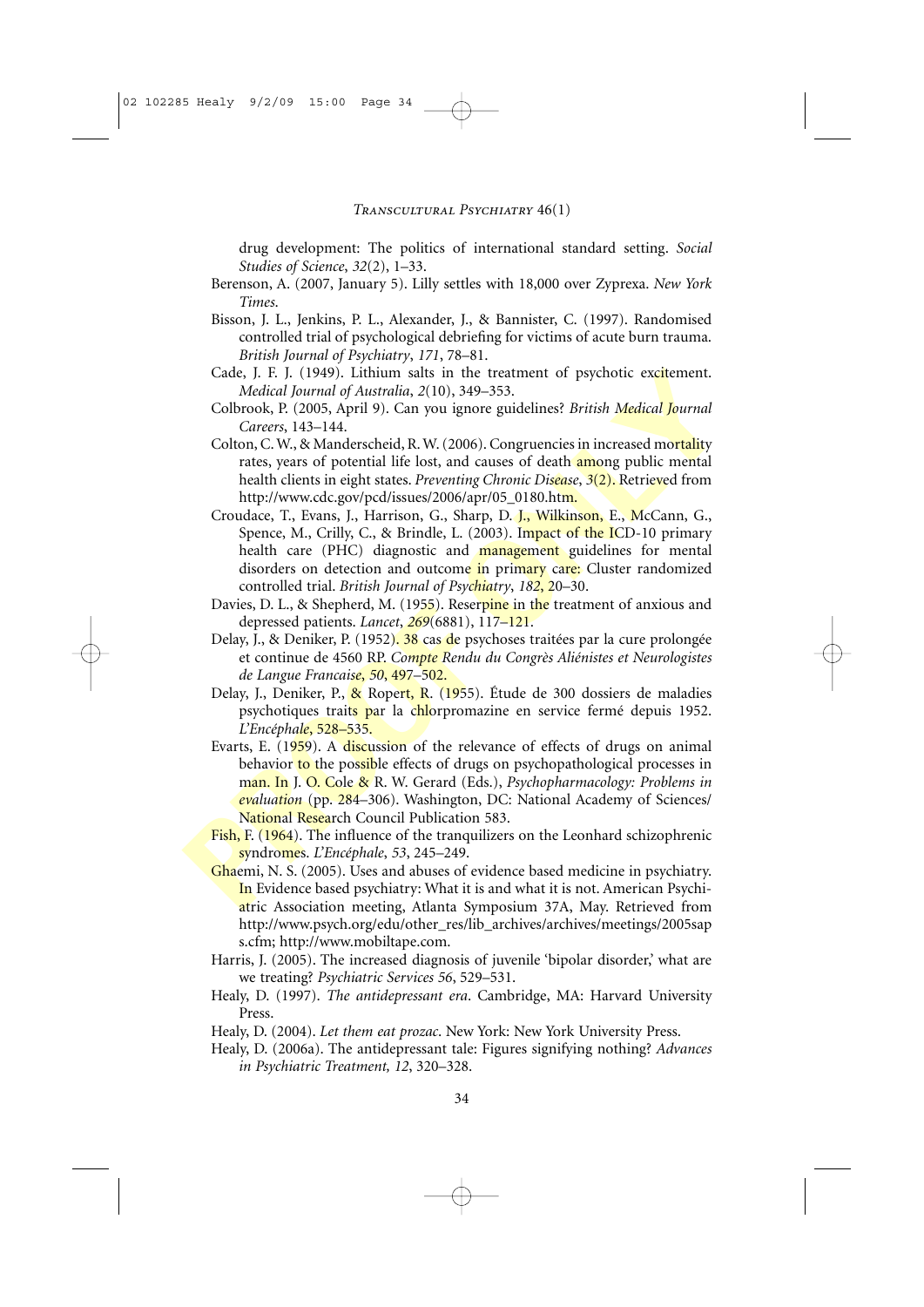02 102285 Healy 9/2/09 15:00 Page 35

#### Healy: Trussed in Evidence

- Healy, D. (2006b). Did regulators fail over selective serotonin reuptake inhibitors. *British Medical Journal*, *333*, 92–95.
- Healy, D. (2006c). The latest mania. Selling bipolar disorder. *PloS Medicine, 3*(4). Retrieved from http://dx.doi.org/10.1371/journal.pmed.0030185.
- Healy, D. (2006d). Manufacturing consensus. *Culture, Medicine and Psychiatry, 30*(2), 135–156. DOI: 10.1007/s11013–006–9013–3.
- Healy, D., & Cattell, D. (2003). The Interface between authorship, industry and science in the domain of therapeutics. *British Journal of Psychiatry, 182*, 22–27.
- Healy, D., Harris, M., Tranter, R., Gutting, P., Austin, R., Jones-Edwards, G., & Roberts, A. P. (2006). Lifetime suicide rates in treated schizophrenia: 1875–1924 and 1994–1998 cohorts compared. *British Journal of Psychiatry*, *188*, 223–228.
- Healy, D., & Le Noury, J. (2007). Pediatric bipolar disorder. An object of study in the creation of an illness. *The International Journal of Risk & Safety in Medicine*, *19*, 209–221.
- Healy, D., & Nutt, D. (1997). British Association for Psychopharmacology consensus on statement on childhood and learning disabilities psychopharmacology. *Journal of Psychopharmacology*, *11*, 291–294.
- Healy, D., & Savage, M. (1998). Reserpine exhumed. *British Journal of Psychiatry*, *172*, 376–378.
- Healy, D., Savage, M., Michael, P., Harris, M., Hirst, D., Carter, M., Cattell, D., McMonagle, T., Sohler, N., & Susser, E. (2001). Psychiatric bed utilisation: 1896 and 1996 compared. *Psychological Medicine*, *31*(5), 779–790.
- science in the domain of therapeutics. *British Journal of Psychiatry*, 182,<br>22-27.<br>Healy, D., Harris, M., Tranter, R., Gutting, P., Austin, R., Jones-Edwards, G., &<br>Roberts, A. P. (2006). Lifetime suickle rates in treate Jones, P. B., Barnes, T. R., Davies, L., Dunn, G., Lloyd, H., Hayhurst, K. P., Murray, R. M., Marwick, A., & Lewis, S. W. (2006). Randomized controlled trial of the effect on quality of life of second vs first generation antipsychotic drugs in schizophrenia. *Archives of General Psychiatry*, *63*, 1079–1087.
	- Joukamaa, M.J., Heliovaara, M., Knekt, P., Aromaa, A., Raitasalo, R., & Lehtinen, V. (2006). Schizophrenia, neuroleptic medication and mortality. *British Journal of Psychiatry*, *188*, 122–127.
	- Khanna, S., Vieta, E., Lyons, B., Eerdekens, M., & Kramer, M. (2005). Risperidone in the treatment of acute mania: Double-blind, placebo-controlled study. *British Journal of Psychiatry*, *187*, 229–234.
	- Kirsch, I., Moore, T. J., Scoboria, A., & Nicholls, S. S. (2002). The Emperor's new drugs: An analysis of antidepressant medication data submitted to the U.S. Food and Drug Administration. Prevention and Treatment. Retrieved from http://www.journals.apa.org/prevention/volume5/pre0050023a.html.
	- Kirsch, I., & Sapirstein, G. (1998). Listening to Prozac but hearing placebo: A meta-analysis of antidepressant medication. *Prevention and Treatment*, 1. Retrieved from http://www.journals.apa.org/prevention/volume1/ pre0010002a.html.
	- Kuhn, R. (1958). The treatment of depressive states with G22355 (imipramine hydrochloride). *American Journal of Psychiatry*, *115*(5), 455–464.
	- Lemmens, T., & Freedman, B. (2000). Ethics review for sale? Conflict of interest and commercial research review boards. *The Milbank Quarterly*, *78*(4), 547–584.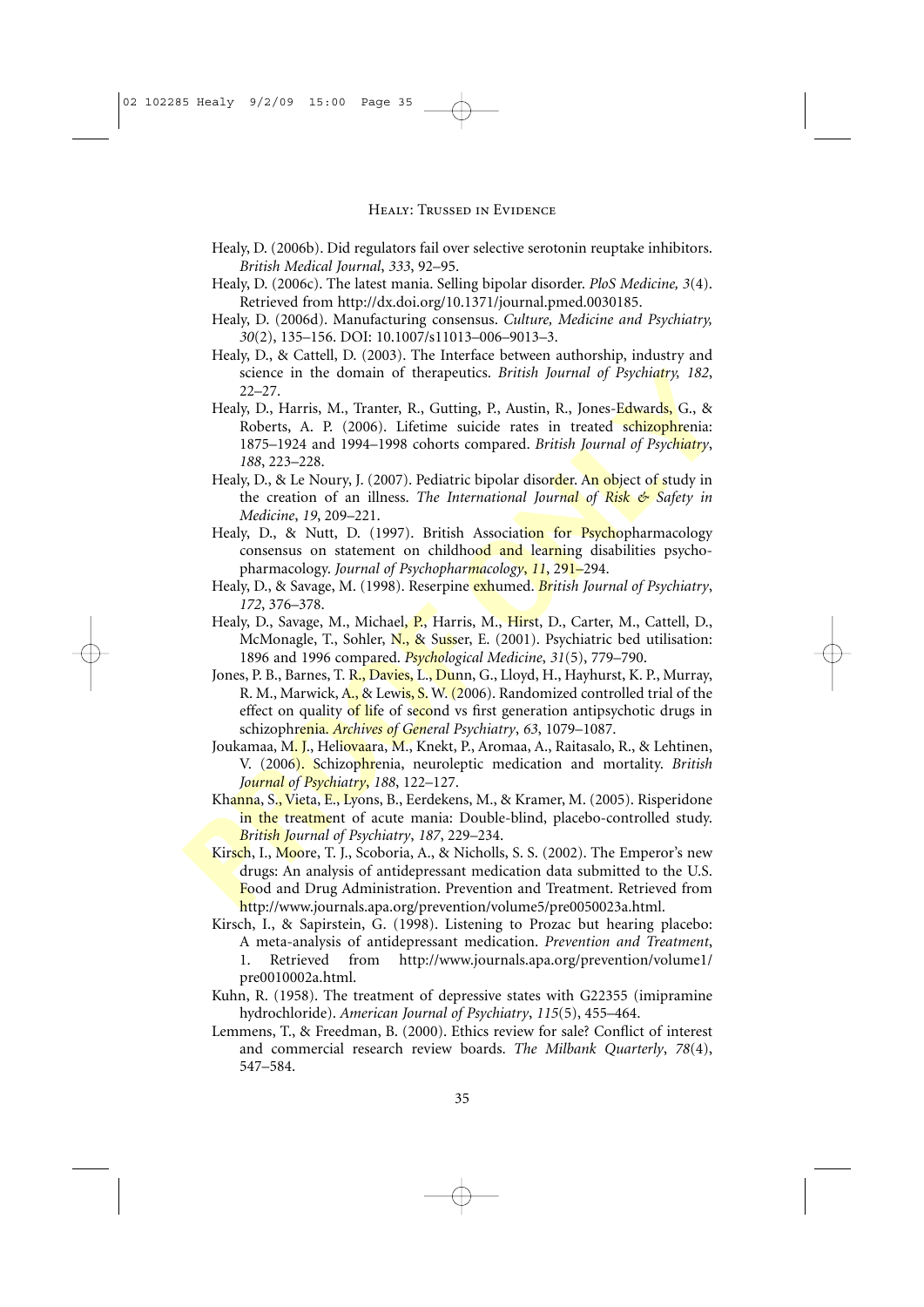Lieberman, J. A., Stroup, T. S., McEvoy, J. P., Swartz, M. S., Rosenheck, R. A., Perkins, D. O., Keefe, R. S. E., Davis, S. M., Davis, C. E., Lebowitz, B. D., Severe, J., & Hsiao, J. K. (2005). Effectiveness of antipsychotic drugs in patients with chronic schizophrenia. *New England Journal of Medicine*, *353*, 1209–1223.

- Marshall, B. (2002). *Helicobacter pioneers. Firsthand accounts from the scientists who discovered helicobacters, 1892–1982*. Victoria, Australia: Blackwell Science.
- National Institute for Clinical Excellence. (NICE). (2005). Post-traumatic stress disorder. *Clinical Guideline, 26*. Retrieved from http://www.nice.org.uk.
- National Institute for Health & Clinical Excellence. (NICE). (2006). Bipolar disorder. *Clinical Guideline, 38*. Retrieved from http://www.nice.org.uk.
- National Institute for Health & Clinical Excellence. (NICE). (2007). Antenatal and postnatal mental health. *Clinical Guideline*, *45*. Retrieved from http://www.nice.org.uk.
- National Institute for Clinical Excellence, (NICE), (2005). Post-tranumatic stress<br>
valuations Institute for Health & Clinical Excellence, (NICE), (2006), Bipolar<br>
disorder. Clinical Guideline, 38. Retrieved from http://w Ösby, U., Correia, N., Brandt, L., Ekbom, A., & Sparén, P. (2000). Time trends in schizophrenia mortality in Stockholm County, Sweden: A cohort study. *British Medical Journal, 321*, 483–484.
	- Petryna, A. (2006). Globalizing human subjects' research. In A. Petryna, A. Lakoff, & A. Kleinman (Eds.), *Global pharmaceuticals: Ethics, markets, practices* (pp. 33–60). Durham, NC: Duke University Press.
	- Porter, T. (1996). *Trust in numbers: The pursuit of objectivity in science and public life*. Princeton, NJ: Princeton University Press.
	- Raphael, B., Meldrum, L., & McFarlane, A. C. (1995). Does debriefing after psychological trauma work? Time for randomised controlled trials. *British Medical Journal*, *310*, 1479–1480.
	- Robertson, M. M., & Trimble, M. (1982). Major tranquilizers used as antidepressants. *Journal of Affective Disorders*, *4*, 173–193.
	- Shepherd, M. (1998). Psychopharmacology: Specific and non-specific. In D. Healy (Ed.), *The psychopharmacologists, Volume 2* (pp. 237–257). London: Arnold.
	- Smirk, F. H., & McQueen, E. G. (1955). Comparison of rescinamine and reserpine as hypotensive agents. *Lancet*, 115–116.

Smith, G. C., & Pell, J. P. (2003). Parachute use to prevent death and major trauma related to gravitational challenge. *British Medical Journal*, *327*, 1459–1461.

- Srinivasan, S., Pai, S. A., Bhan, A., Jesani, A., & Thomas, G. (2006). Trial of risperidone in India – concerns. *British Journal of Psychiatry*, *188*, 489–492.
- Stone, M., & Jones, L. (2006). Clinical review: Relationship between antidepressant drugs and adult suicidality. Retrieved from http://www.fda.gov/ ohrms/dockets/ac/06/briefing/2006–4272b1-index.htm, p 31.
- Storosum, J. G., Wohlfarth, T., Gispen-de Wied, C. C., Linszen, D. H., Gersons, B. P. R., van Zwieten, B. J., & van den Brink, W. (2005). Suicide-risk in placebo controlled trials of treatment for acute manic episode and prevention of manic-depressive episode. *American Journal of Psychiatry*, *162*, 799–802.
- Teicher, M. H., Glod, C., & Cole, J. O. (1990). Emergence of intense suicidal preoccupation during fluoxetine treatment. *American Journal of Psychiatry*, *147*, 207–210.
- Tohen, M., Calabrese, J. R., Sachs, G. S., Banov, M. D., Detke, H. C., Risser, R.,